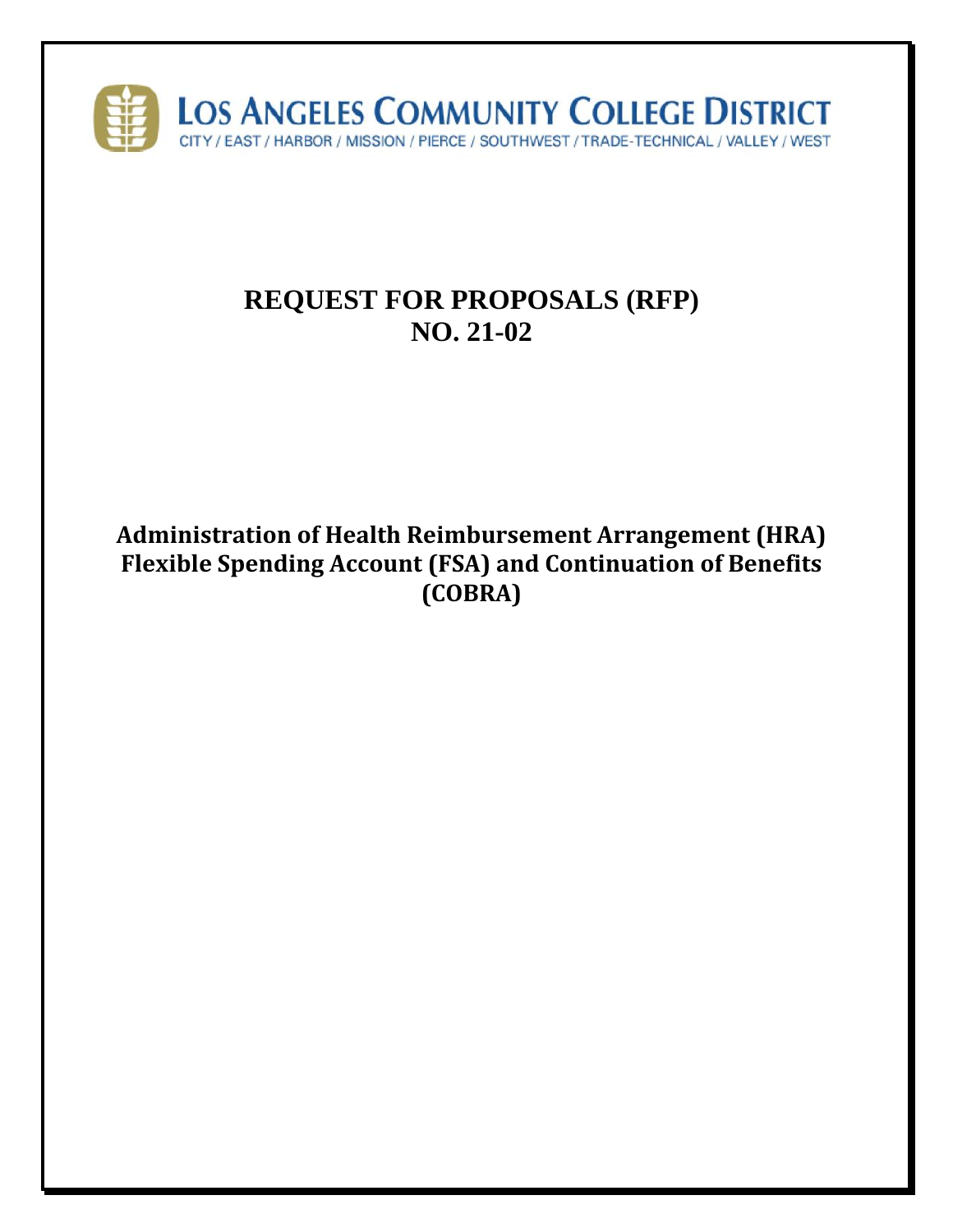

# **REQUEST FOR PROPOSALS (RFP) NO. 21-02**

# **Administration of Health Reimbursement Arrangement (HRA) Flexible Spending Account (FSA) and Continuation of Benefits (COBRA)**

| <b>PROPOSED RFP TIMELINE</b>                     |                          |  |
|--------------------------------------------------|--------------------------|--|
| <b>RFP</b> Posted                                | <b>February 26, 2021</b> |  |
| <b>Questions Submission Deadline</b>             | <b>March 8, 2021</b>     |  |
| <b>Answers Posted</b>                            | <b>March 11, 2021</b>    |  |
| <b>Proposal Submission Deadline</b>              | <b>March 18, 2021</b>    |  |
| Oral Presentations and/or Proposer<br>Interviews | <b>March 26, 2021</b>    |  |
| Notice of Intended Award                         | <b>March 30, 2021</b>    |  |
| <b>Board Date for Approval</b>                   | <b>April 14, 2021</b>    |  |
| <b>Effective Contract Date</b>                   | <b>May 1, 2021</b>       |  |

NOTE: All dates are subject to change at the sole discretion of the Los Angeles Community College District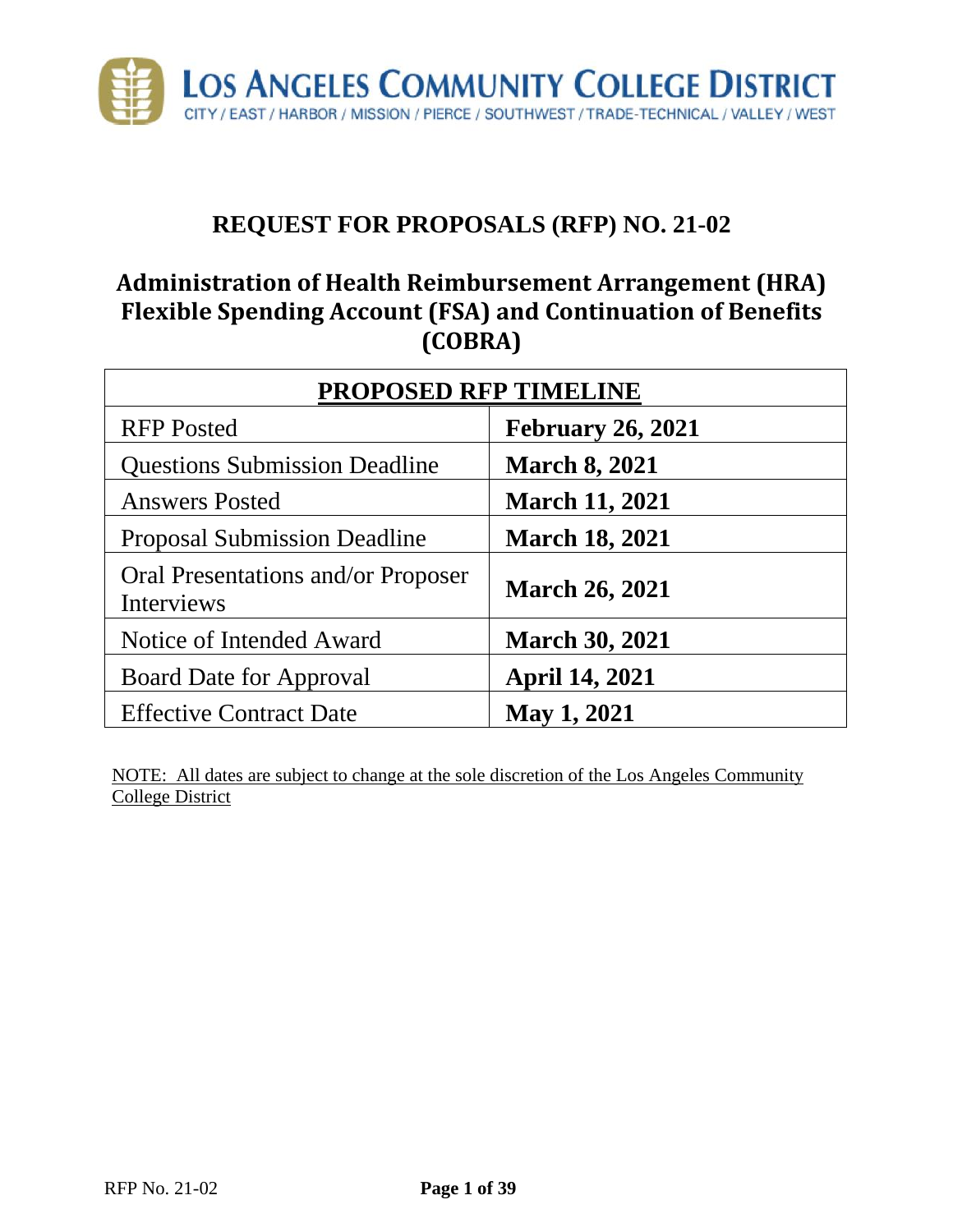

# Table of Contents – **Administration of Health Reimbursement Arrangement (HRA) Flexible Spending Account (FSA) and Continuation of Benefits (COBRA)**

| 1.               |                                                                      |  |
|------------------|----------------------------------------------------------------------|--|
| 1.1              |                                                                      |  |
| 1.2              |                                                                      |  |
| 1.3              |                                                                      |  |
| 1.3.1            | Health Reimbursement Arrangement (HRA) Administration Requirements 5 |  |
| 1.3.2            |                                                                      |  |
| 1.3.3            |                                                                      |  |
| 1.3.4            |                                                                      |  |
| 1.3.5            |                                                                      |  |
| 1.3.6            |                                                                      |  |
| 1.3.7            |                                                                      |  |
| 1.3.8            |                                                                      |  |
| 2.               |                                                                      |  |
| 3.               |                                                                      |  |
| $\overline{4}$ . |                                                                      |  |
|                  |                                                                      |  |
|                  |                                                                      |  |
|                  |                                                                      |  |
|                  |                                                                      |  |
|                  |                                                                      |  |
|                  |                                                                      |  |
|                  |                                                                      |  |
|                  |                                                                      |  |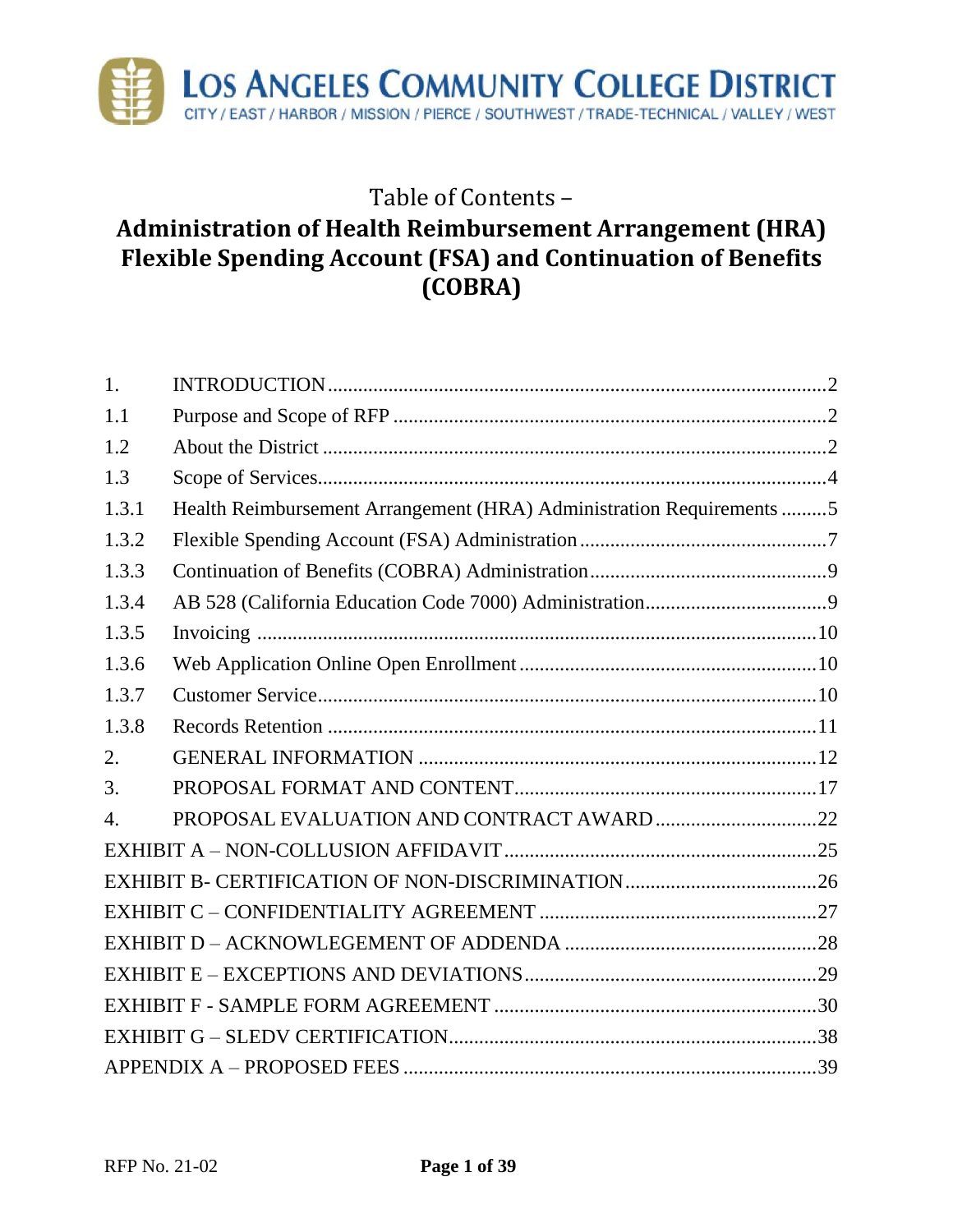# <span id="page-3-0"></span>**1. INTRODUCTION**

# <span id="page-3-1"></span>**1.1 Purpose and Scope of RFP**

The purpose of this Request for Proposals (RFP) is to solicit offers from qualified service professionals to provide: (1) Administration of the Los Angeles Community College District's ("LACCD", "District") Health Reimbursement Arrangement (HRA) services for its employees; (2) The Administration of the District's Flexible Spending Account (FSA); and (3) Administration and reconciliation of Continuation of Benefits (COBRA) program and California Assembly Bill (AB) 528 program (California Education Code 7000) benefits.

As discussed below in Section 1.3, Scope of Services, proposers shall provide a separate cost proposal for HRA, FSA and COBRA/AB 528 (Ed. Code Section 7000) services. The District reserves the sole right to make a single award for all programs, multiple awards for different programs listed, or to combine any programs and make or refuse to make any award.

The LACCD welcomes a diverse pool of proposers to respond to the Request For Proposal as outlined below. This includes those firms that have received LGBTQIA certification by recognized municipal agencies.

### <span id="page-3-2"></span>**1.2 About the District**

The Los Angeles Community College District ("District") was organized in 1969 and is governed by an elected Board of Trustees and is part of the statewide California Community College system. Members of the Board of Trustees are elected at large to serve four-year terms. The District is the largest community college district in California and one of the largest in the nation. More background information can be found about the District online at www.laccd.edu.

The District serves a population of several million residents in southern California within an area of nearly 900 square miles of metropolitan Los Angeles and the County of Los Angeles that includes more than 30 incorporated cities unincorporated communities. The District extends from Agoura Hills in the western part of the San Fernando Valley to the City of San Fernando in the northeast. The service area includes Culver City on the western side of the greater Los Angeles basin, Monterey Park and San Gabriel on the east side as well as Palos Verdes Estates and San Pedro to the south.

In keeping with its mission, the District provides about 230,000 full and part-time students each year with comprehensive lower-division general education, career and technical education, transfer education, credit and non-credit instructional programs geared to meet the needs of the communities its colleges serve and which meet the changing needs of students for academic and career preparation, civic engagement, and lifelong learning. The District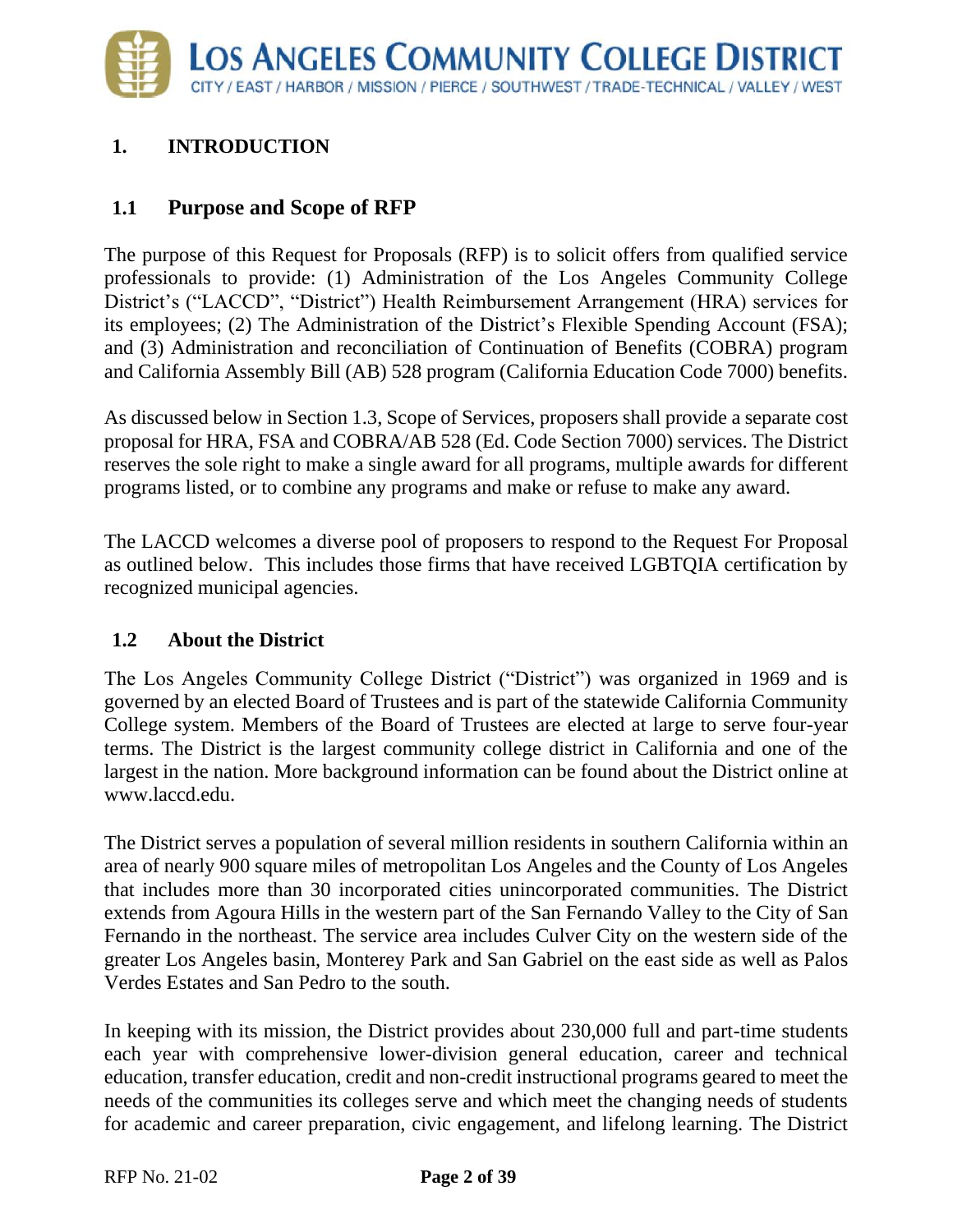

has nine fully accredited colleges: East Los Angeles College, Los Angeles City College, Los Angeles Harbor College, Los Angeles Mission College, Los Angeles Southwest College, Los Angeles Trade-Technical College, Los Angeles Valley College, Los Angeles Pierce College, and West Los Angeles College. The physical footprint of colleges ranges in size from twentytwo acres (Los Angeles Trade Tech College) to over four hundred fifty acres (Los Angeles Pierce College). Within the District, taxpayer approved bond programs have helped provide new and upgraded facilities at District sites and the nine colleges, including, among other projects, newly constructed classroom and instructional laboratory buildings, learning resource centers (libraries with specialized learning/tutoring centers) as well as original instructional buildings, parking structures, maintenance yards, athletic fields and gymnasiums.

Student demographics of largest enrollment include more than 58.6 percent who identify as Hispanic/Latinx; 14.9 percent as White; 8.8 percent as African American, 6.5 percent as Asian. In the 2019-20 Academic Year, the District conferred nearly 30,000 awards to students, including two-year degrees, degrees for transfer and certificates. The District maintains an active free-tuition program available to all first-time, full-time students, regardless of age, race/ethnicity or demographic background. More than 10,000 students are currently part of the Los Angeles College Promise Program. In addition, the District's 2020- 2021 budget totaled \$5.6 billion. This amount included \$3.9 billion of Proposition A, AA, and Measures J and CC Bonds in the Building Fund.

LACCD currently provides health benefits to approximately 4,500 employees and 3,000 retirees and survivors and pays the costs of these benefits as they occur, rather than prefunding them. Prescription drug benefits are provided to both active employees and retirees under insured preferred provider and health maintenance organization medical plans.

In January 2010, the District replaced its directly sponsored medical plans – at the time, comprising Kaiser Permanente, Blue Shield HMO, and Blue Shield PPO – with medical plans sponsored by the California Public Employees' Retirement System (CalPERS).

In addition, the District agreed to provide eligible employees with an Health Reimbursement Arrangement (HRA) account. The HRA account is a negotiated benefit that will continue until at least July 1, 2023, and is subject to renewal. Existing balances for all prior years will continue to be available and require ongoing HRA Third Party Administration. The District intends for employees to use the HRA provisions for all applicable medical and health-related expenditures, up to the full dollar amount provided, before the employee can set-up and use a Flexible Spending Account (FSA) for such purposes.

As mentioned above, the District offers its employees an FSA account. An FSA plan permits employees to contribute, on a pre-tax basis, a portion of their monthly salaries to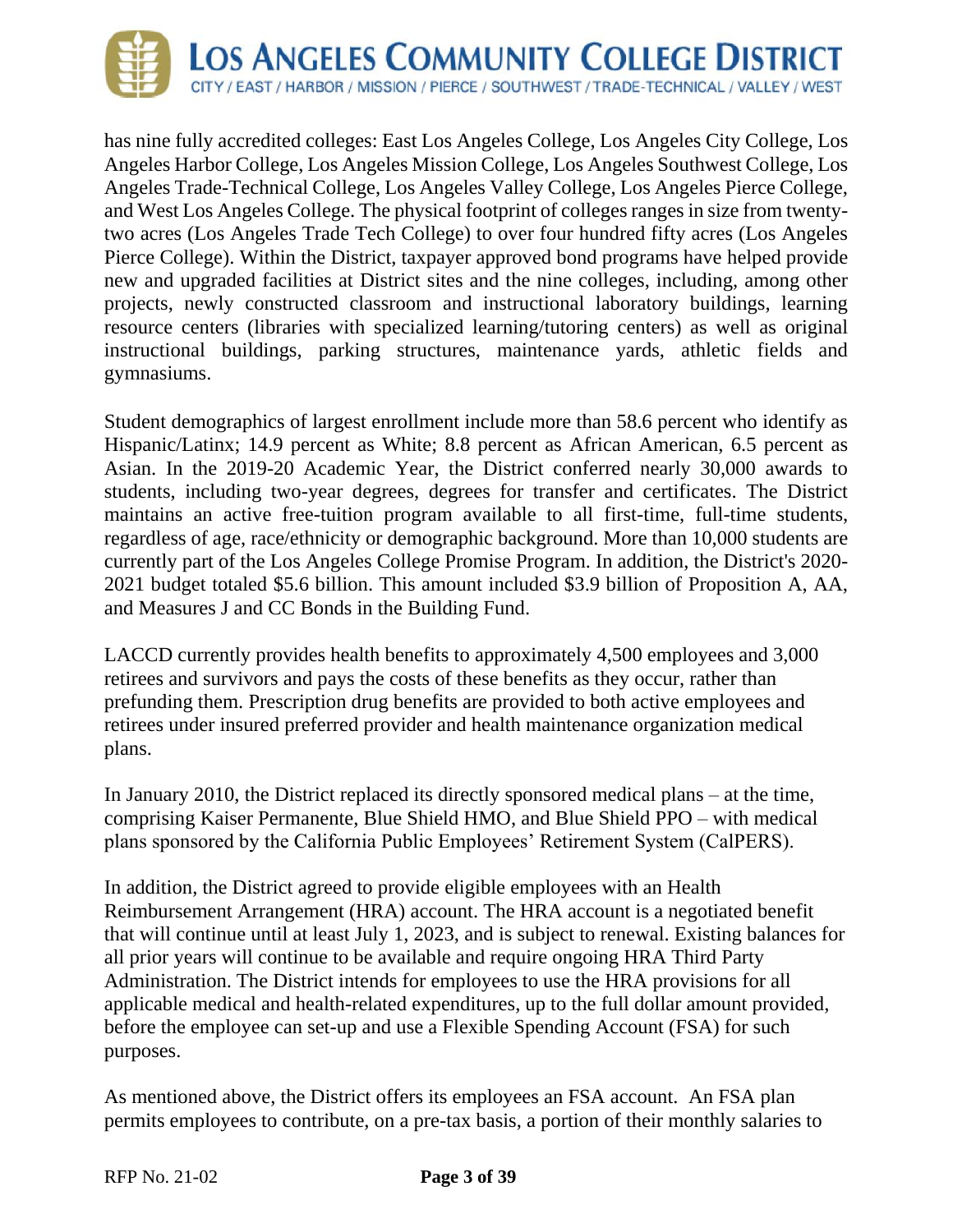

temporary accounts. The employees can later draw funds from these accounts to reimburse their expenses for health care and dependent care, thereby enabling the employees to pay such expenses with pre-tax dollars. An employee will not be permitted to use funds from their FSA plan until all funds provided by the District for his or her HRA account, including prior years' balances, are fully expended for authorized medical and healthrelated purposes.

Finally, the District is required to administer COBRA services including preparing and mailing general notices to inform newly hired employees and their dependents of their rights in the event of loss of dental and vision coverage. Additionally, California Assembly Bill 528 provides Faculty, Adjunct Faculty and their spouses the right to purchase District medical and dental benefits once retired from the public retirement system.

The District's benefit year is on a calendar year basis; January 1 to December 31 of each year. Open Enrollment is held during September through October of each year for benefits beginning on the following January 1. However, the District follows a fiscal year for budgeting and invoice payments, with the Fiscal Year established from July 1 to June 30<sup>th</sup> of each year.

### <span id="page-5-0"></span>**1.3 Scope of Services**

The Los Angeles Community College District is seeking a qualified firm to administer the following services for its Health Reimbursement Arrangement (HRA), Flexible Spending Account (FSA), Continuation of Benefits (COBRA) / Assembly Bill 528 (AB-528) requirements as described below.

It is the District's intent for its employees to use the District's HRA provisions for all applicable medical and health-related expenditures, up to the full dollar amount provided by the District, before the employee is allowed to use a Flexible Spending Account (FSA) for such purposes. An employee will not be permitted to use an FSA plan until all funds provided by the District for his or her HRA account are fully expended for authorized medical and health-related purposes.

The scope of services includes the firm administering all COBRA services including preparing and mailing general notices to inform newly hired employees and their dependents of their rights in the event of loss of dental and vision coverage. In addition, the District assumes COBRA administrative responsibilities for qualified beneficiaries (QB's) already on COBRA. Scope of Services include providing QB's customized premium payment statements with details of coverages and applicable rates, due dates for the plan year in effect. The District would require access to electronic report of activity, elections and terminations.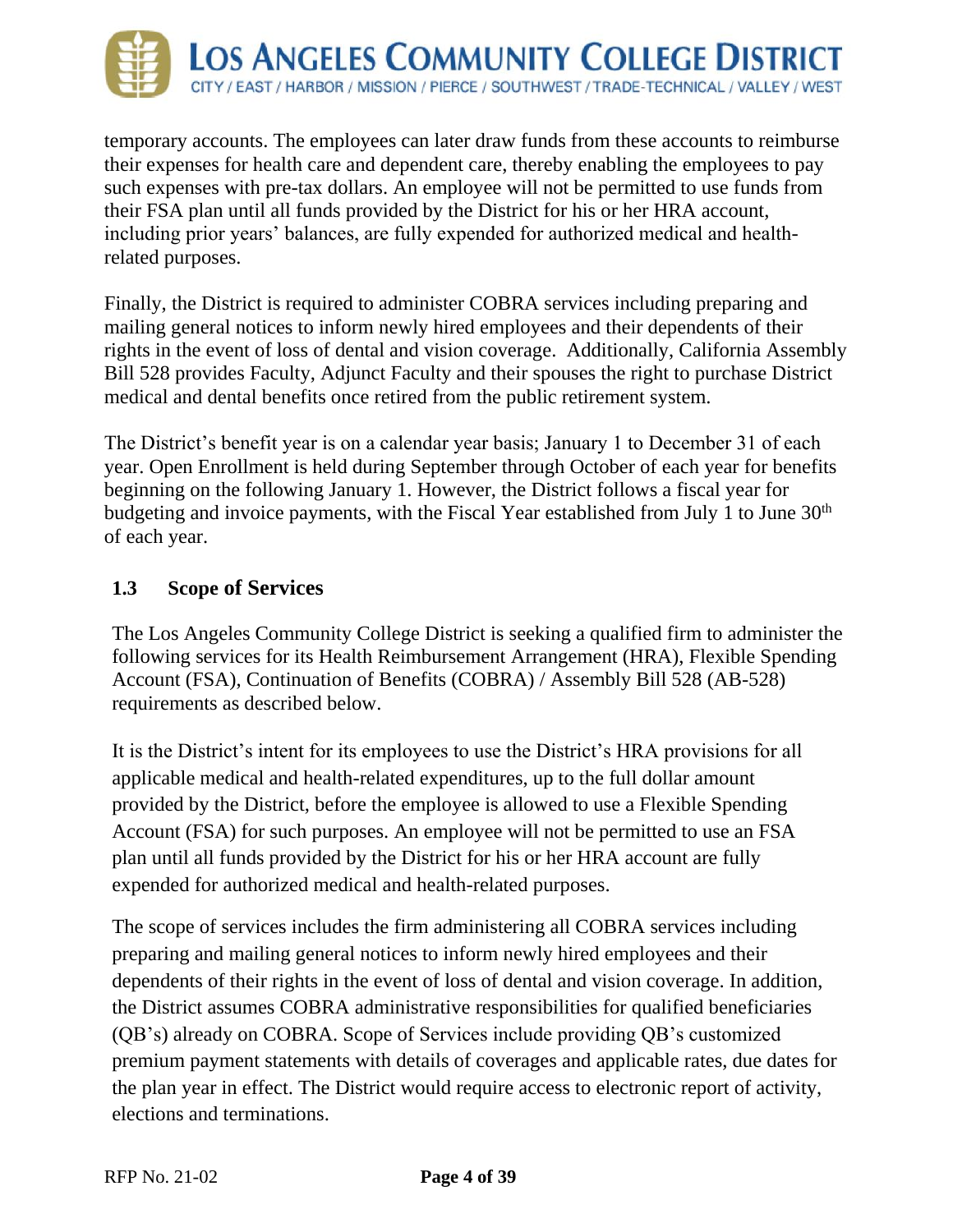

Included in the scope of services is the administration of Assembly Bill 528 (California Education Code 7000) for QB's (Faculty, Adjunct Faculty and their spouses) the right to purchase District medical and dental benefits once retired from the public retirement system. Administration would include notification of their rights, premium collection and termination. The District would require access to the billing and eligibility system for those participating in the plan.

The firm selected would administer the reimbursement of Medicare premiums to retirees via a separate the HRA. Administration includes the ability for retirees to submit proof of Medicare premiums, authoring of appropriate business rules and disbursement of refunds via the HRA mechanism.

Additionally, the firm selected would provide direct billing for items related to employees who are on a leave of absence and need to pay premiums to carriers for certain types of benefits (including, but not limited to dental, vision, voluntary life premiums, etc).

The District requires a monthly file that contains balances in employee accounts. The file should be in a CSV format, with employee details such as name, employee number or employee ID, and balances and delivered via a secure method that can be uploaded into our system that will enable us to add reminders related to FSA/HRA balances remaining to employee pay stubs. In addition, the District will require reports in similar formats for COBRA and AB 528 plan management. Proposer shall also provide ad hoc reports requested from the District from time to time at no additional cost.

Subject to the discretion and determination by District's Information Technology Department data security requirements, information may be shared and transferred electronically, without additional cost to the District.

Proposers shall provide a proposal showing separate costs for a medical and healthrelated expenditures HRA, a Medicare reimbursement FSA, COBRA/AB 528 and Direct Billing services.

#### <span id="page-6-0"></span>**1.3.1 Health Reimbursement Arrangement (HRA) Administration Requirements**

### **Initial Set‐Up for MEDICAL AND HEALTH RELATED HRA Accounts**

- **1.** Update Eligibility list monthly for the HRA plan, and submit the annual eligibility data file electronically.
- **2.** Provide an Open Enrollment process to take place by website or other electronic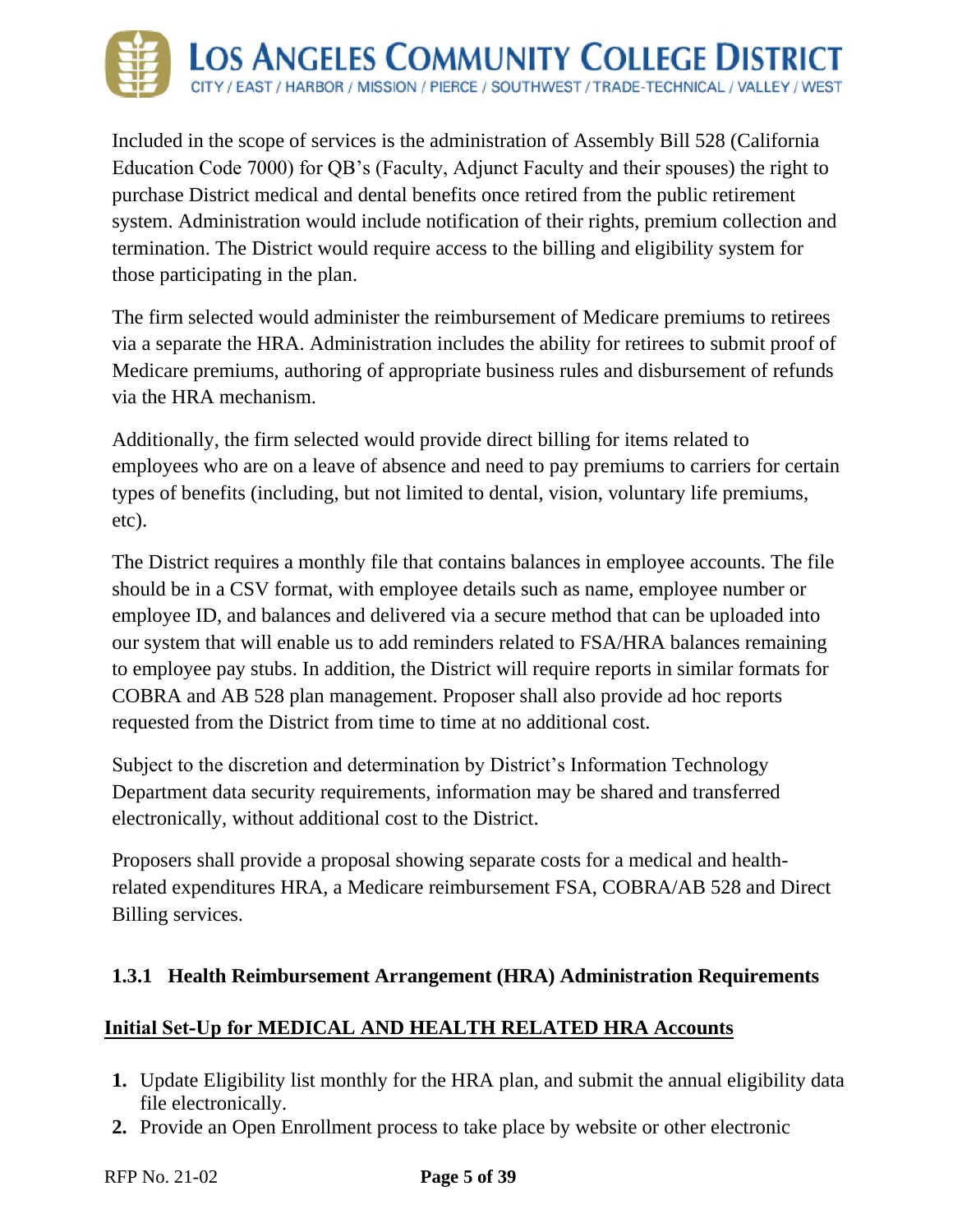

means.

- **3.** Provide Open Enrollment literature informing employees of the enrollment process and providing a summary-level benefit description.
- **4.** Provide communication to employees to confirm their enrollment prior to the Open Enrollment cutoff date.
- **5.** Proposer will provide to the District an electronic data file of all employees and retirees eligible for HRA enrollment by December 1 of each year**.**
- **6.** Proposer will maintain employee enrollment data, and year-to-date expenditures.

### **Employer Account Funding**

- **1.** A debit card shall be provided to each employee for all applicable and authorized medical and health-related expenses. The employee may request a card for dependents.
- **2.** Provide electronic access to the District's Health Benefits Representatives to verify issuance of debit cards and account balances for all HRA accounts
- **3.** Account funding will be made monthly by Electronic Funds Transfer (EFT) or Automated Clearing House (ACH: direct deposits and debits).
- **4.** Requests for account funding will consist of a statement/invoice which clearly displays:
	- a. an Invoice/Statement ID
	- b. the billing period in  $xx/xx/xxxx$  to  $xx/xx/xxxx$  format
	- c. the total dollar amount of claims that funding is being requested for the period:
	- d. bank name,
	- e. ABA number,
	- f. account number
- **5.** This shall be accompanied by an Excel CSV formatted list of claims. The list of claims shall list each transaction with employee name and either full social security number or alternate ID (LACCD employee number), and identify each person as either an active employee or a retiree. The format of this report shall not be changed without first discussing with LACCD.
- **6.** Payment made to the employee shall be by check or EFT.

### **Claims Payment Reporting to the District**

- **1.** Provide monthly to the District, a summary of claims payment reports to support eligible expenditures.
- **2.** Provide to the District and to each employee, an annual report of total expenditures made by the employee.
- **3.** Provide electronic access to employees to review contributions, expenditures, and remaining balances.
- **4.** Allow employees to validate their claims immediately after an expense either online or by fax (do not require them to hold their documentation and submit only quarterly).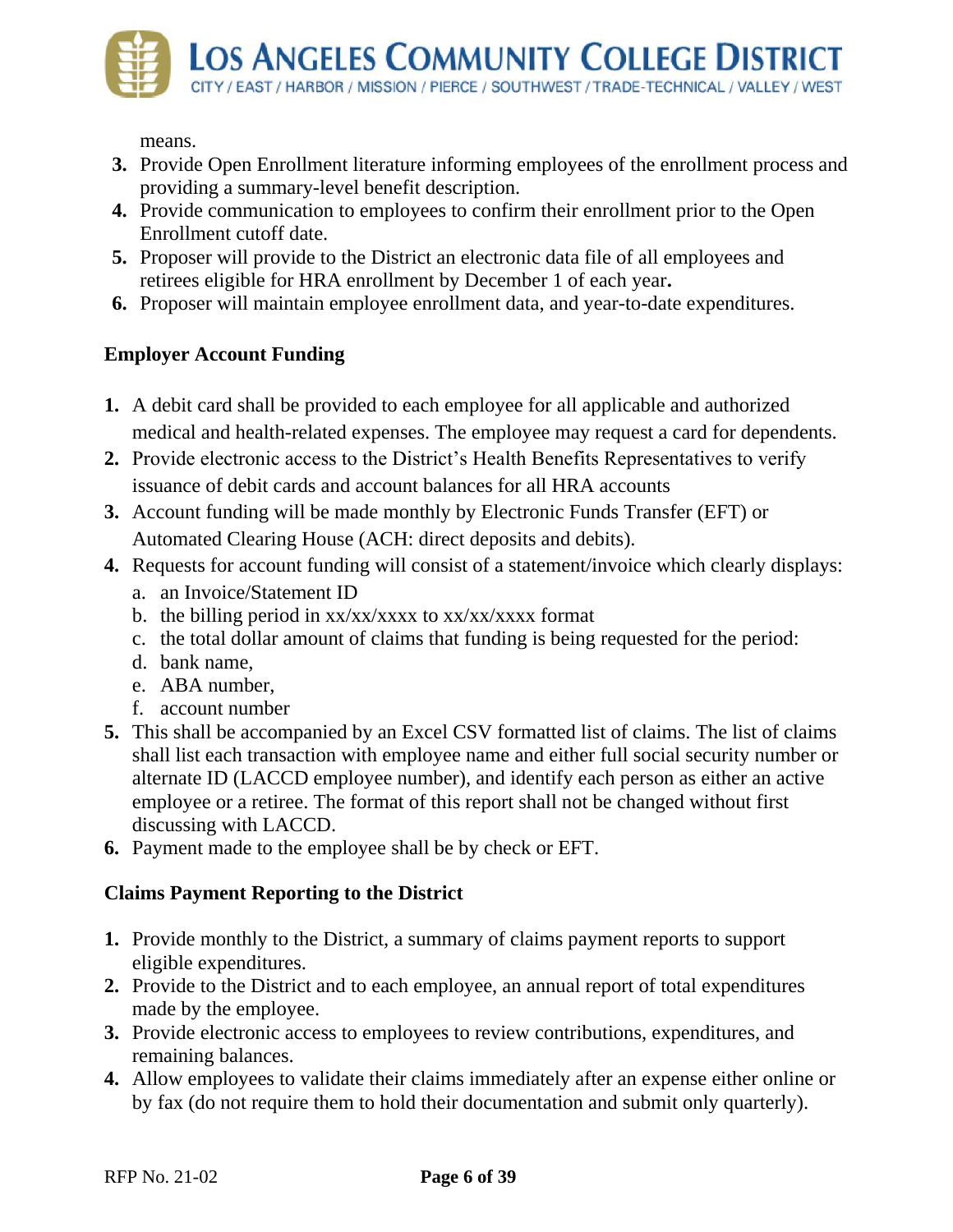

### **Initial Set‐Up for MEDICARE Reimbursement HRA Accounts**

- **1.** Eligibility to be updated monthly for the HRA plan, and the annual eligibility data file submitted electronically
- **2.** Open Enrollment process to take place by website or other electronic means.
- **3.** Provide Open Enrollment literature informing employees of enrollment process and providing summary-level benefit description.
- **4.** Proposer will provide to the District an electronic data file of retirees eligible for HRA enrollment by December 1 of each year**.**
- **5.** Proposer will maintain employee enrollment data, and year-to-date expenditures.

### **Employer Account Funding**

- 1. Provide electronic access to the District's Health Benefits Representatives to verify document uploads account balances for all HRA accounts.
- 2. Account funding will be made annually by Electronic Funds Transfer (EFT) or Automated Clearing House (ACH: direct deposits and debits).
- 3. Requests for account funding will consist of a statement/invoice which clearly displays: a. an Invoice/Statement Id
	- b. the billing period in  $xx/xx/xxxx$  to  $xx/xx/xxxx$  format
	- c. the total dollar amount of claims that funding is being requested for the period
	- d. bank name
	- e. American Bankers Association (ABA) routing number
	- f. account number
- 4. This shall be accompanied by an Excel CSV formatted list of claims. The list of claims shall list each transaction with employee name and either full social security number or alternate ID (LACCD employee number), and identify each person as either an active employee or a retiree. The format of this report shall not be changed without first discussing with LACCD.
- 5. Payment made to the employee shall be by check or EFT.

#### **Claims Payment Reporting to the District**

- **1.** Provide biannually to the District, a summary of claims payment reports to support eligible expenditures.
- **2.** Provide to the District and to each employee, an annual report of total reimbursements requested by the employee.
- **3.** Provide electronic access to employees to review document uploads and reimbursements.

### <span id="page-8-0"></span>1.3.2 **Flexible Spending Account (FSA) Administration**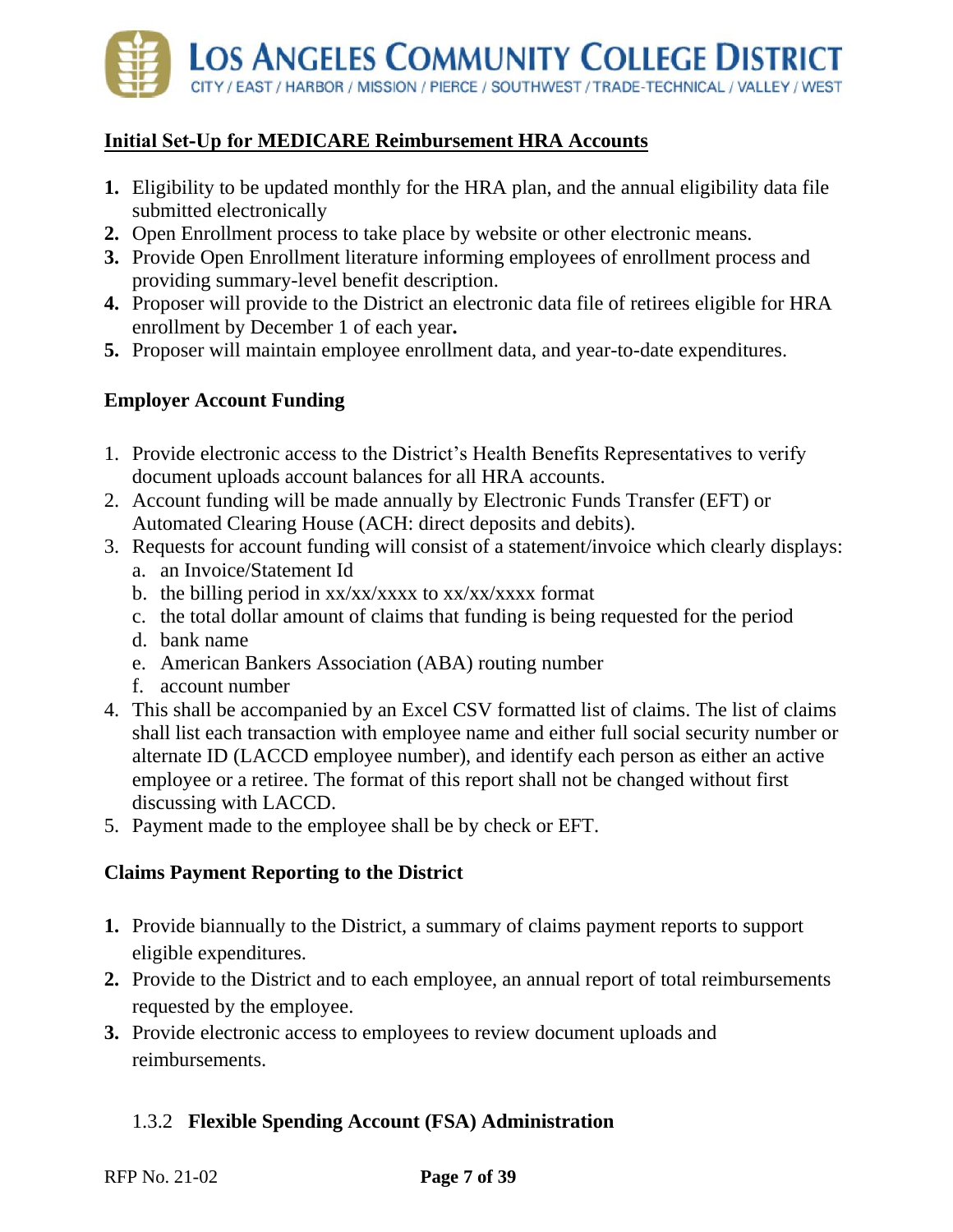### **Initial Set‐Up for FSA Accounts**

- 1. Eligibility to be updated monthly for the FSA plan, and the annual eligibility data file submitted electronically.
- 2. Open Enrollment process to take place by website or other electronic means.
- 3. Provide Open Enrollment literature informing employees of enrollment process and providing a summary-level benefit description.
- 4. Provide communication to employees to confirm their enrollment prior to the Open Enrollment cutoff date.
- 5. Proposer will provide to the District an electronic data file of all FSA enrollments by December 1 of each year**.**
- 6. Proposer will maintain employee enrollment data, and year-to-date expenditures.

### **Employer Account Funding**

- 1. A debit card shall be provided to each employee for all applicable and authorized medical and health-related expenses.
- 2. Provide electronic access to the District's Health Benefits Representatives to verify issuance of debit cards and account balances for all FSA accounts.
- 3. Account funding will be made monthly by Electronic Funds Transfer (EFT) or Automated Clearing House (ACH: direct deposits and debits).
- 4. Payment made to the employee shall be by check or EFT.

### **Claims Reimbursement Reporting to the District**

- **1.** Allow submission of reimbursement claims by hard copy, fax, and electronically.
- **2.** Provide monthly to the District, a summary of claims payment reports to support eligible expenditures.
- **3.** Provide to the District and to each employee, an annual report of total expenditures made by the employee.
- **4.** Provide electronic access to employees to review contributions, expenditures, and remaining balances.
- **5.** Allow employees to validate their claims immediately after an expense either online or by fax (do not require them to hold their documentation and submit only quarterly).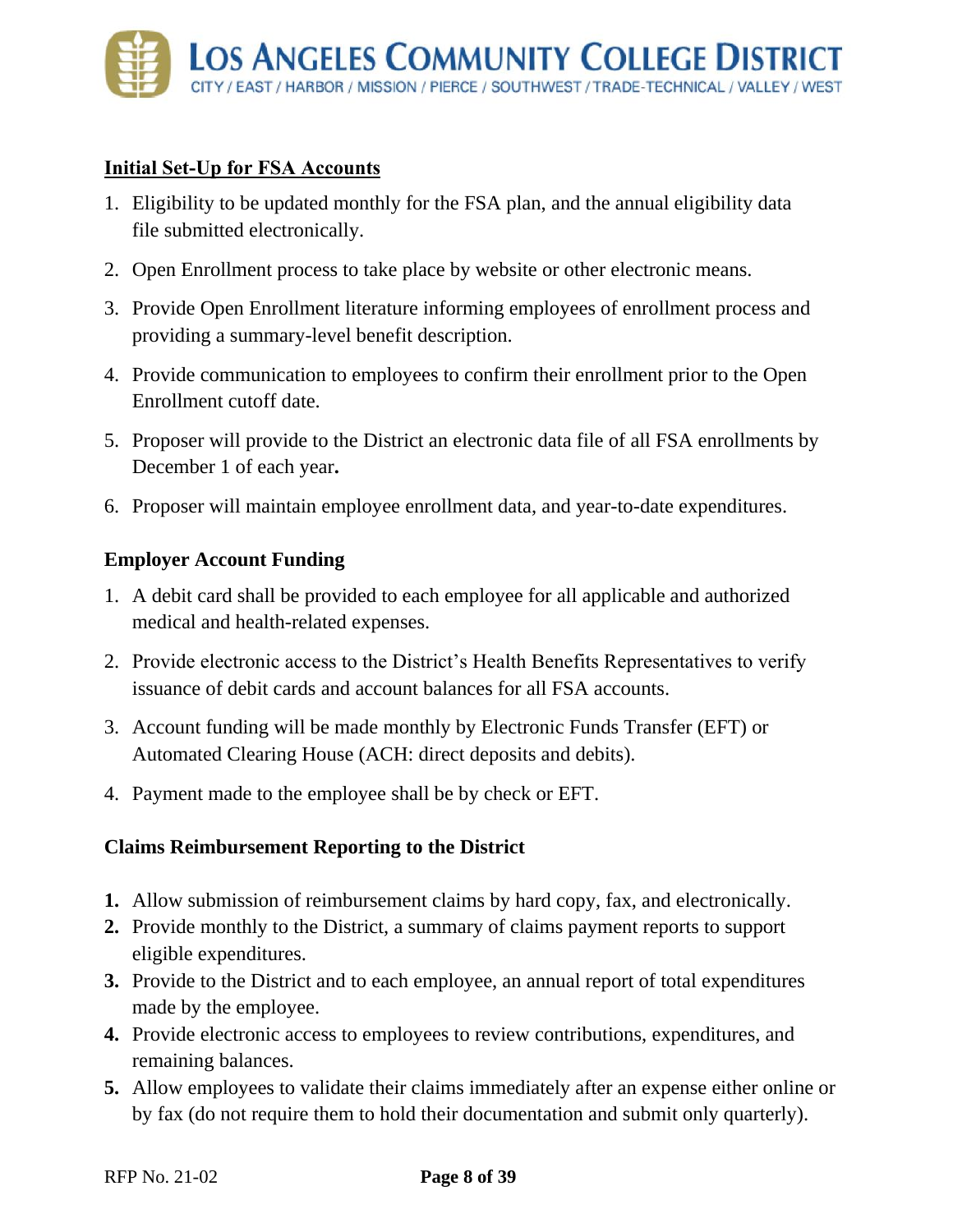## <span id="page-10-0"></span>1.3.3 **Continuation of Benefits (COBRA) Administration**

Proposer shall be responsible for all account set-up, developing, drafting and releasing eligibility information, all work usual and customary for setting, managing, coordinating an account, and providing outreach, education/training, and customer service in a proactive and collegial manner to the District and its employees and eligible dependents. Proposer shall provide all required reporting to the District, including all financial documentation and supporting materials. Proposer shall be required to work with the District to set up financial reporting, tracking, and banking processes. Further, proposer shall be responsible for customer outreach, and assist and support the District as necessary and proper to fulfill the provision of COBRA administration whether or not specified within this RFP.

# <span id="page-10-1"></span>1.3.4 **AB 528 (California Education Code 7000) Administration**

Proposer shall be responsible for all account set-up, developing, drafting and releasing eligibility information, all work usual and customary for setting, managing, coordinating an account, and providing outreach, education/training, and customer service in a proactive and collegial manner to the District and its employees and eligible dependents. Proposer shall provide all required reporting to the District, including all financial documentation and supporting materials. Proposer shall be required to work with the District to set up financial reporting, tracking, and banking processes. Further, proposer shall be responsible for customer outreach, and in assisting and supporting the District as may be necessary and proper to fulfill provision of AB 528 whether or not specified within this RFP.

In addition, the firm will assume COBRA administrative responsibilities for Qualifying Beneficiary's (QBs) already on COBRA. Services should include providing QB's customized premium payment statements with details of coverages and applicable rates, due dates for the plan year then in effect. The District would require access to electronic report of activity, elections, and terminations. The District may include the administration of Assembly Bill 528 (California Education Code 7000) for QB's Administration would include notification of their rights, premium collection and termination. The District would require access to the billing and eligibility system for those participating in the plan.

In addition to the required services listed above, each Proposer should have the ability to comply with the following requirements related to Invoicing, Web Application,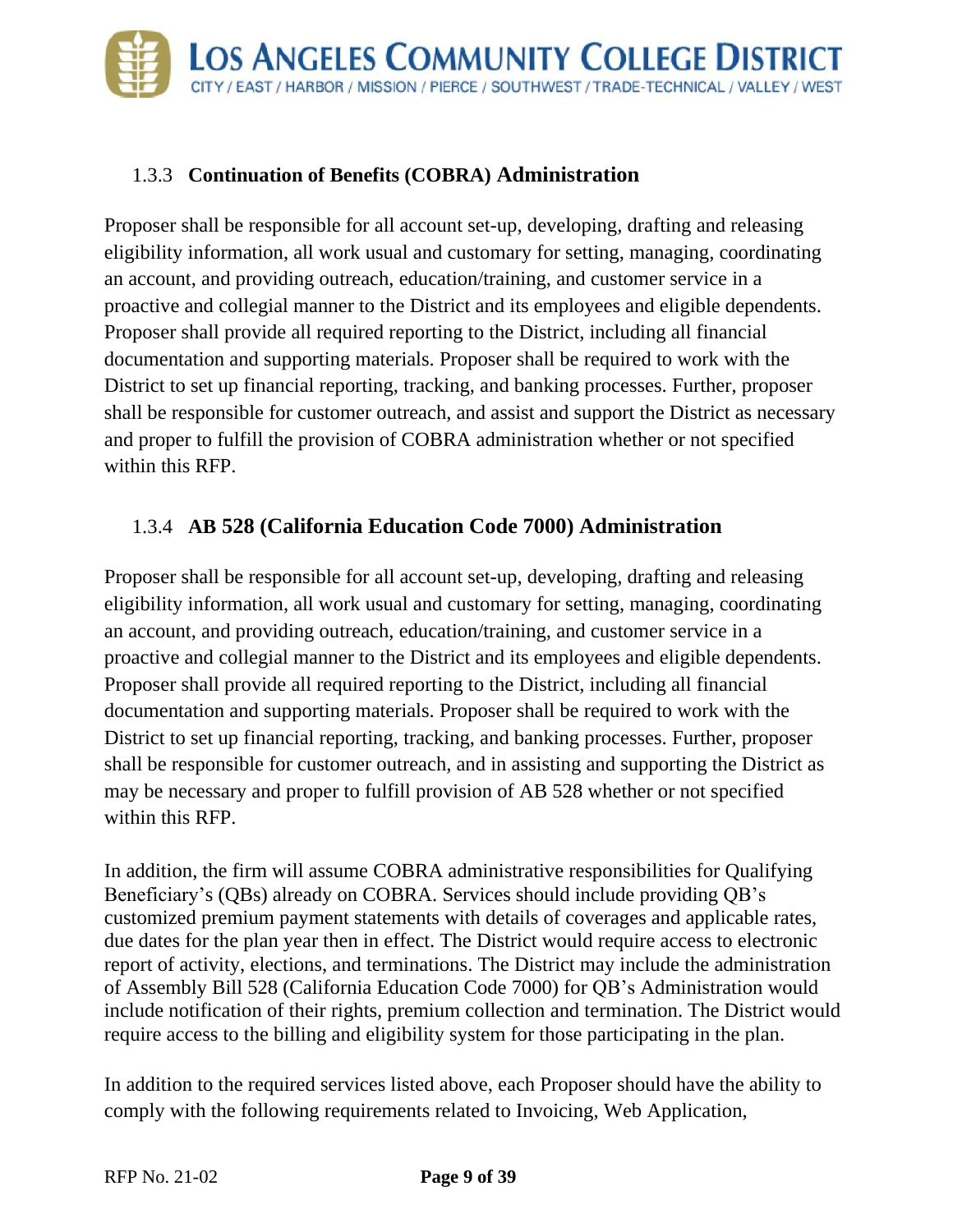

Customer Service capabilities and Records Retention requirements.

# <span id="page-11-0"></span>1.3.5 **Invoicing**

- 1. Invoices for payment of services related to FSA to include claims/backup details included, but not necessarily limited to:
	- a. Participant names
	- b. Participant ID numbers (either whole social security numbers or alternate ID numbers, such as LACCD employee numbers)
	- c. Service(s) rendered (per participant per month fee, run-out fee, for example)
	- d. Date of service
- 2. Per participant per month fees shall be a flat rate fee that includes debit cards, administration, welcome kits, etcetera (there shall not be additional per participant fees)
- 3. Terminology used on invoices shall exactly match those agreed upon within the final contract

# <span id="page-11-1"></span>1.3.6 **Web Application Online Open Enrollment**

- 1. Open enrollment will be for a period of four (4) weeks starting in September of each year.
- 2. The web application must be available twenty-four (24) hours a day, seven (7) days a week, except for routine maintenance.

# <span id="page-11-2"></span>1.3.7 **Customer Service**

#### **Telephone.**

A toll-free telephone number shall be provided for use by the District's employees, from 8:00 a.m. to 5:00 p.m. Pacific time, Monday through Friday, to respond to inquiries regarding the status of an HRA and/or FSA account.

### **Interactive Voice Response (IVR)**

Availability of obtaining account information by calling the IVR 24/7, seven (7) days per week, excluding routine maintenance or unforeseen/unforeseeable events. During regular telephone hours, HRA and FSA Plan participants may elect to exit the IVR and speak with a customer service representative.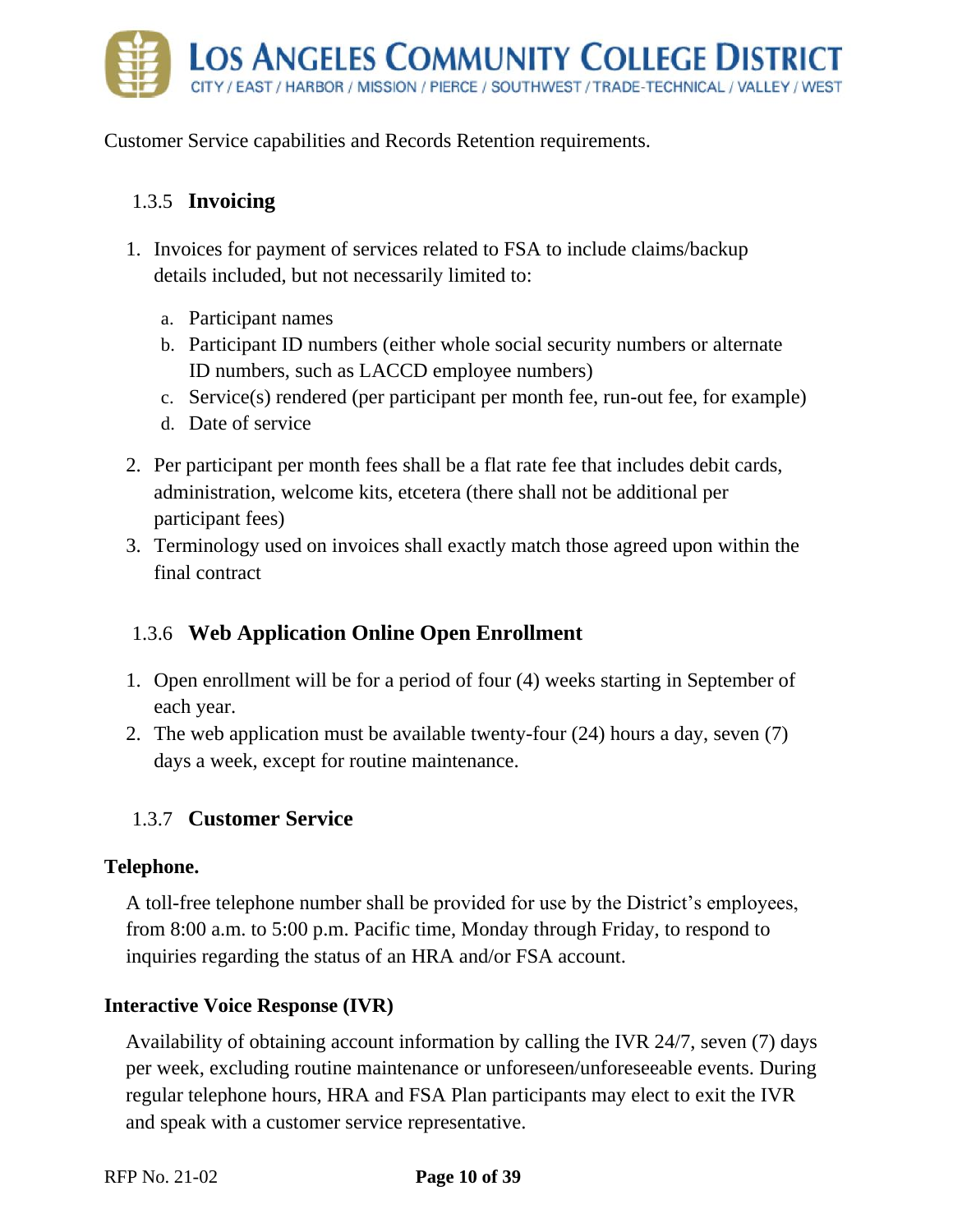## <span id="page-12-0"></span>1.3.8 **Records Retention**

#### **Maintenance of Records**

The proposal must describe how separate records will be maintained with respect to the services specified herein for seven (7) calendar years following any year in which it performs services hereunder or, if longer, such period as provided under ERISA or other applicable law.

#### **Inspection of Records**

The proposal must describe the availability to the District to inspect, examine and copy records during normal business hours and upon reasonable notice from the successful Proposer.

The selected firm would be required to work with the incumbent on the transition of the LACCD account information.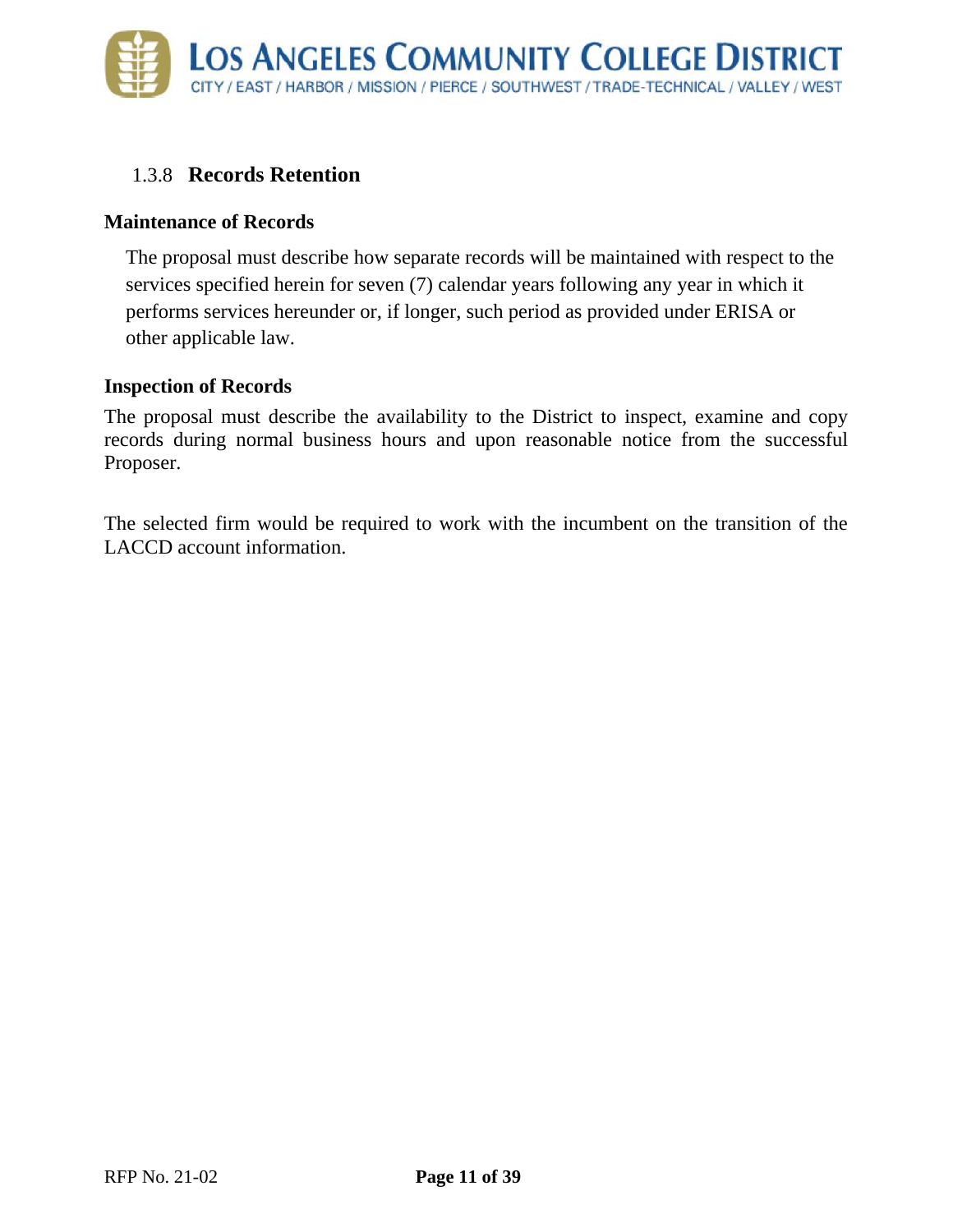### <span id="page-13-0"></span>**2. GENERAL INFORMATION**

### **2.1 Proposal Submittal**

The proposer shall submit to the District a printed original and six (6) copies of its proposal, together with one **(1) copy on an USB drive** containing an electronic version of the proposal in Microsoft Word format, no later than **2:00 p.m. PST, on March 18, 2021.** Proposals are to be enclosed in a sealed package plainly marked and displaying the proposer's legal name and the words "**Proposal Responding to RFP No. 21-02: Administration of Health Reimbursement Arrangement (HRA), Flexible Spending Account (FSA) and Continuation of Benefits (COBRA)."** 

Mail or deliver proposals to:

**Andrea Daniel, Procurement Specialist Los Angeles Community College District Business Services Division 770 Wilshire Boulevard – 6 th Floor Los Angeles, CA 90017-3719 Email: [danielar2@laccd.edu](mailto:danielar2@laccd.edu)**

It is the sole responsibility of the proposer to ensure that the proposal is delivered on time. Any proposal received after the stated deadline, may, at the sole discretion of the District, be returned without consideration. It is the practice of LACCD not to consider late offers unless it is determined that a selection cannot be made from among the proposals received on time. LACCD shall not be responsible for, nor accept as a valid excuse for late proposal delivery, any delay in mail service, or other method of delivery used by the proposer**. Proposals submitted via fax, telephone or e-mail will not be accepted**. If hand- delivered, ample time should be allowed for delays caused by downtown Los Angeles traffic and parking. LACCD does not provide parking accommodations to proposers submitting proposals.

All proposals must be firm offers subject to acceptance by LACCD and may not be withdrawn for a period of 90 calendar days following the last day to submit proposals. Proposals may not be amended once submitted to LACCD, except as permitted by LACCD.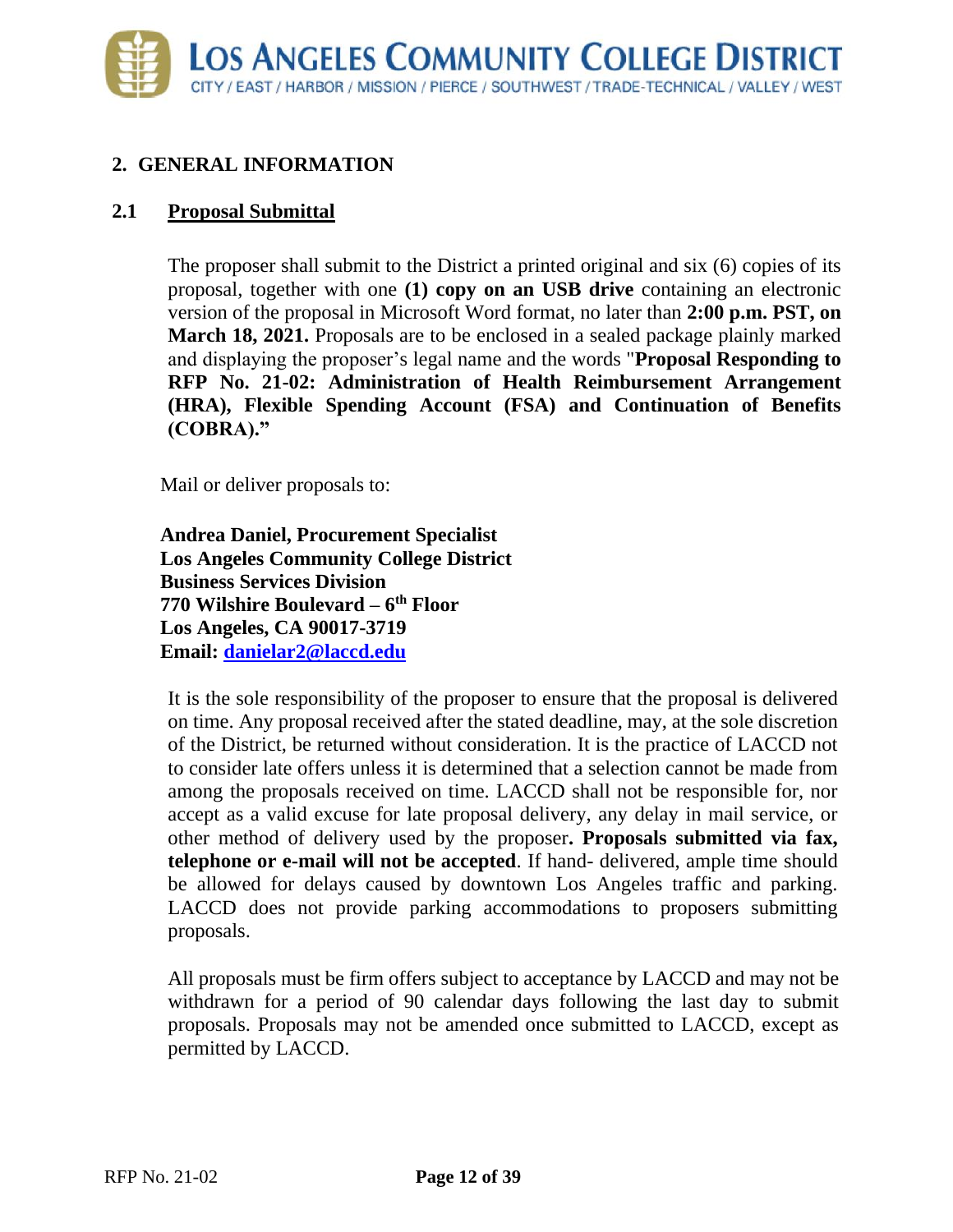#### **2.2 Questions from Proposers**

Questions or comments regarding this RFP (except to inquire about the number of addendums issued) must be put in writing by email to Andrea Daniel at **[danielar2@laccd.edu](mailto:danielar2@laccd.edu)** on or before **March 8, 2021** (the "Questions Submission Deadline), with the subject, **"Questions for RFP No. 21-02: Administration of Health Reimbursement Arrangement (HRA), Flexible Spending Account (FSA) and Continuation of Benefits (COBRA)."** 

Proposers are asked to submit all questions in writing by the question deadline. LACCD shall not be obligated to answer any questions received after the abovespecified deadline or submitted in a manner other than as instructed above.

Proposers are instructed not to contact District personnel or its agents in any other manner concerning this RFP. Unauthorized contact, at LACCD's sole discretion, will be grounds for disqualification of a proposer. Written responses from the District will be posted on the [website:](http://www.laccd.edu/Departments/BusinessServices/Contract-Services/Pages/Bids-And-Proposals.aspx)

[http://www.laccd.edu/Departments/BusinessServices/Contract-](http://www.laccd.edu/Departments/BusinessServices/Contract-Services/Pages/Bids-And-Proposals.aspx)[Services/Pages/Bids-And-Proposals.aspx](http://www.laccd.edu/Departments/BusinessServices/Contract-Services/Pages/Bids-And-Proposals.aspx)

### **2.3 RFP Addenda/Clarifications**

If it becomes necessary for LACCD to revise any part of this RFP, or to provide clarification or additional information after the proposal documents are released, written addenda will be posted at

<http://www.laccd.edu/Departments/BusinessServices/Contract->[Services/Pages/Bids-And-Proposals.aspx.](http://www.laccd.edu/Departments/BusinessServices/Contract-Services/Pages/Bids-And-Proposals.aspx)

All addenda issued shall become part of the RFP, and bidders shall acknowledge, in writing, receipt and incorporation of all addenda and clarifications in their response. Failure of the bidder to receive Addenda shall not relieve the bidder from any obligation under its bid as submitted. The Bidder shall identify and list in its bid all Addenda received and included in its bid; failure to do so may be asserted by the District as a basis for determining the bid non-responsive. All addenda issued shall become part of the RFP. Proposer's acknowledgement of the addenda must be declared in the proposal. See EXHIBIT D

It shall be the responsibility of the proposers to check the website for addenda issued.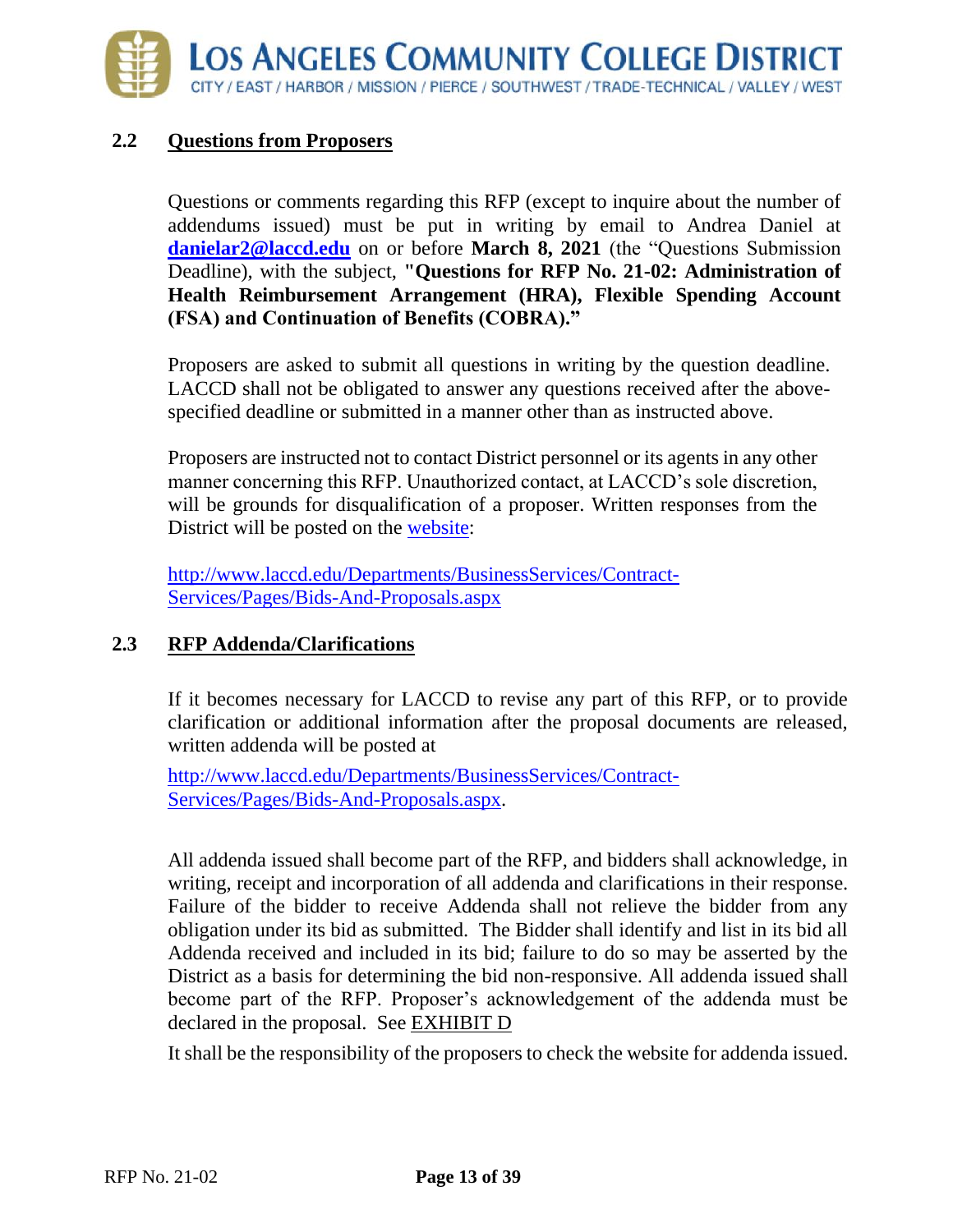### **2.4 Pre-Contractual Expenses**

Pre-contractual expenses are defined as any expenses incurred by the proposer in: (1) preparing its proposal in response to this RFP; (2) submitting that proposal to LACCD; (3) negotiating with LACCD any matter related to this RFP, including a possible contract; or (4) engaging in any other activity prior to the effective date of award, if any, of a contract resulting from this RFP. LACCD shall not, under any circumstance, be liable for any pre-contractual expenses incurred by proposers.

#### **2.5 No Commitment to Award**

Issuance of this RFP and receipt of proposals does not commit LACCD to award a contract. LACCD expressly reserves the right to postpone proposal opening for its own convenience, accept or reject any or all proposals received in response to this RFP, negotiate with more than one proposer concurrently, or to cancel all or part of this RFP.

### **2.6 Joint Offers**

Joint proposals are not acceptable. Multiple firms may submit together as long as the structure is such that one firm acts as a prime and others act as subcontractors. In this case, LACCD will execute a contract with the firm acting as the prime contractor. The District may designate a lead within the selected firm(s).

#### **2.7 Proposed Contract**

The Sample Form Agreement presented in EXHIBIT F (Professional Services Agreement) of this RFP is the agreement proposed for execution with the successful proposer. It may be modified to incorporate other pertinent terms and conditions set forth in this RFP, including those added by addendum, and to reflect the proposer's offer or the outcome of contract negotiations, if any, conducted with the proposer. Exceptions to the terms and conditions of the Sample Form Agreement, or the proposer's inability to comply with any of its provisions of the Sample Form Agreement, must be declared in the proposal, as provided in the following Section 2.8, Exceptions and Deviations.

#### **2.8 Exceptions/Deviations**

Any exceptions to, deviations from, or inability to comply with the requirements set forth in this RFP, or the terms and conditions contained in the Sample Form Agreement, must be declared in writing in EXHIBIT E within the proposal; failure to do so will prevent proposer from asserting its inability to comply with the terms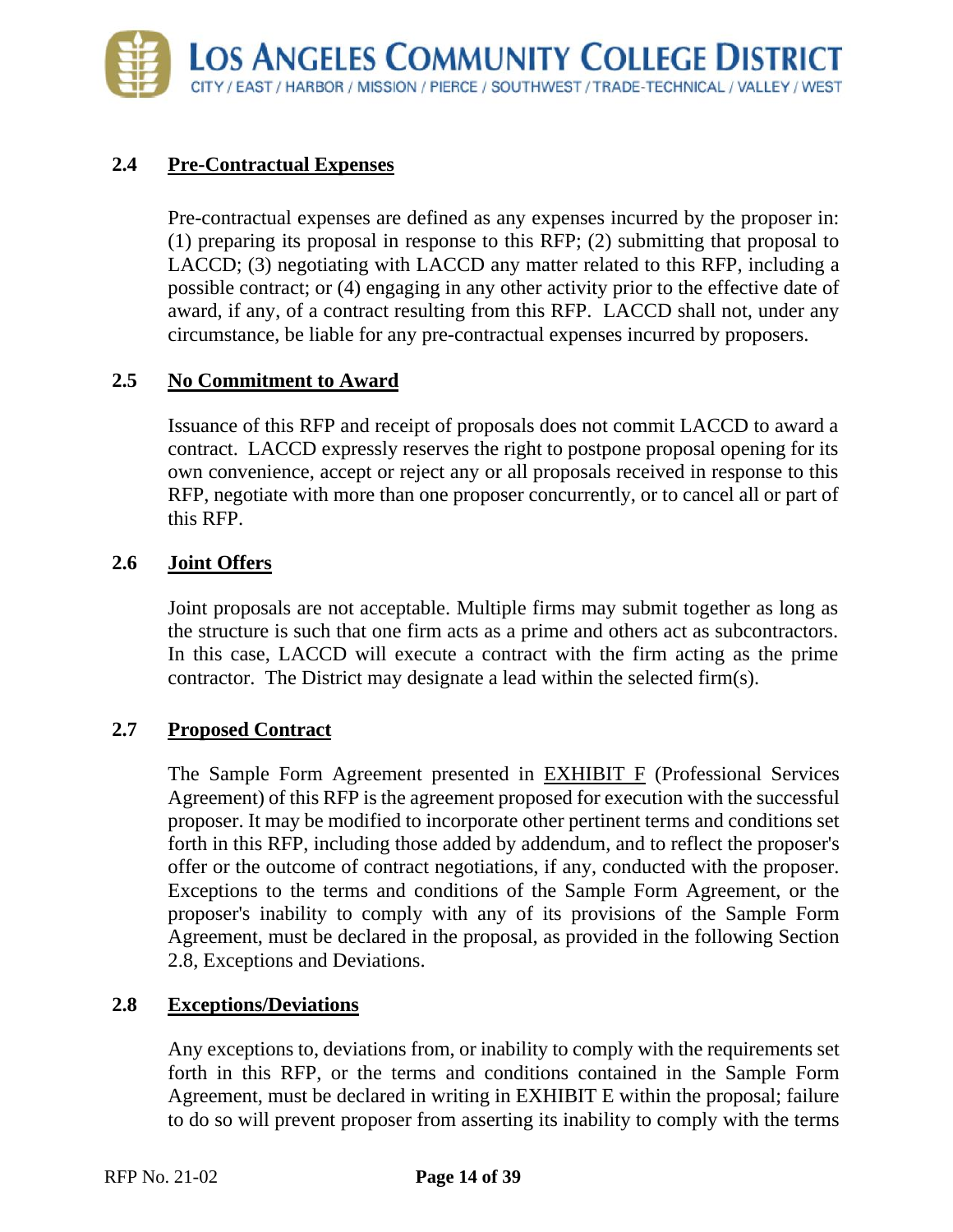

or conditions later on. Such exceptions or deviations must be segregated as a separate element of the proposal under Exhibit E- "Exceptions and Deviations to Sample Form Agreement." The District will make a good faith effort to consider contractual issues identified by vendors and LACCD requires all proposing vendors to similarly make a good faith effort to comply with the District's sample agreement terms and conditions.

Proposals that mandate the use of vendor standard services contract, rather than utilizing the District's standard services contract will result in that firm's proposal being judged non-responsive and these proposals will be rejected. Proposals that reject the following integral provisions of the District's contract terms and conditions will be treated as a rejection of the District's contract and these proposals will be rejected.

Section 7 – Term of Agreement Section 18 – Governing Law Section 19 – Non-Discrimination Section 22 – Board Authorization Section 27 – Requirements for Federally-Funded Contracts

The proposer's attention is directed particularly to Section 15 in the Sample Form Agreement, which specifies the minimum insurance requirements that must be met by the successful proposer(s). The proposer's inability or unwillingness to meet these requirements as a condition of award must be stated as an exception in the proposal.

#### **2.9 Exemption from Disclosure.**

Proposals will remain confidential in their entirety until the evaluation and analysis process is complete and a recommendation of an award has been submitted to the Los Angeles Community College District, except for information declared at the proposal opening date. All proposals submitted will become the property of the Los Angeles Community College District. The preparer must identify, in writing, all copyrighted material, trade secrets, or other proprietary information that the preparer claims are exempt from disclosure under the Public Records Act (California Government Code Section 6250 et seq.). Any firm claiming such an exemption must also state in the bid that "the bidder agrees to indemnify and hold harmless the Los Angeles Community College District, its Board of Trustees, and its officers, employees and agents, from any claims, liability, or damages against, and to defend any action brought against above said entities for their refusal to disclose such material, trade secrets, or other proprietary information by any party." Failure of a proposal to include such a statement will be deemed a waiver of any exemption from disclosure under the Public Records Act. A blanket statement that all contents of the proposal are confidential or proprietary will not be honored by the District.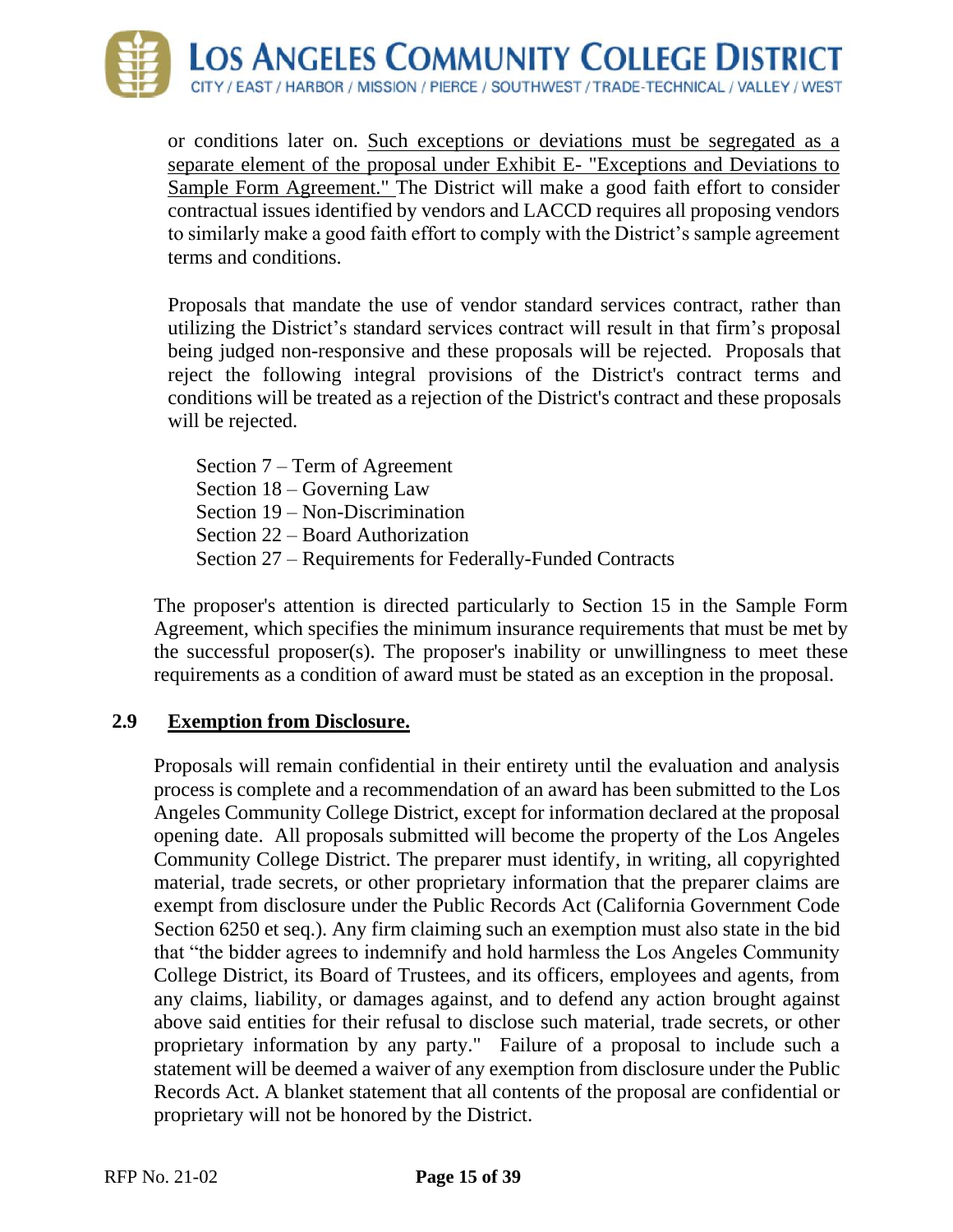

#### **2.10 Protests**

Any proposer that has provided a sealed bid or proposal to the District may protest the solicitation or award of a contract for violations of LACCD's procurement policies or of laws and regulations governing LACCD's procurement activities, provided the proposer has complied with PP-04-09, Bid Protest and Appeals. [http://www.laccd.edu/Departments/BusinessServices/Contract-](http://www.laccd.edu/Departments/BusinessServices/Contract-Services/Documents/04-09-bid-protest-and-appeal.pdf)[Services/Documents/04-09-bid-protest-and-appeal.pdf.](http://www.laccd.edu/Departments/BusinessServices/Contract-Services/Documents/04-09-bid-protest-and-appeal.pdf) The Annual Adjustment Bid threshold for 2021 is \$96,700.

In order to be considered, all protests must be in writing and filed with and received by LACCD, not more than five (5) business days following the date of issuance of the District's Notice of Intent to Award with the contact below. The protest letter must state the basis for the protest and the remedy sought. Protests received by LACCD after this date will be returned to the sender.

**Director of Business Services Los Angeles Community College District 770 Wilshire Blvd, 6th Floor Los Angeles, CA 90017**

Failure to timely file the proposal protest shall constitute grounds for the District to deny the proposal protest without further consideration of the grounds stated therein.

#### **2.11 Term of Contract**

The contract awarded through this RFP is expected to be effective for a fiveyear period from May 1, 2021 – April 20, 2024, with an optional two-year extension.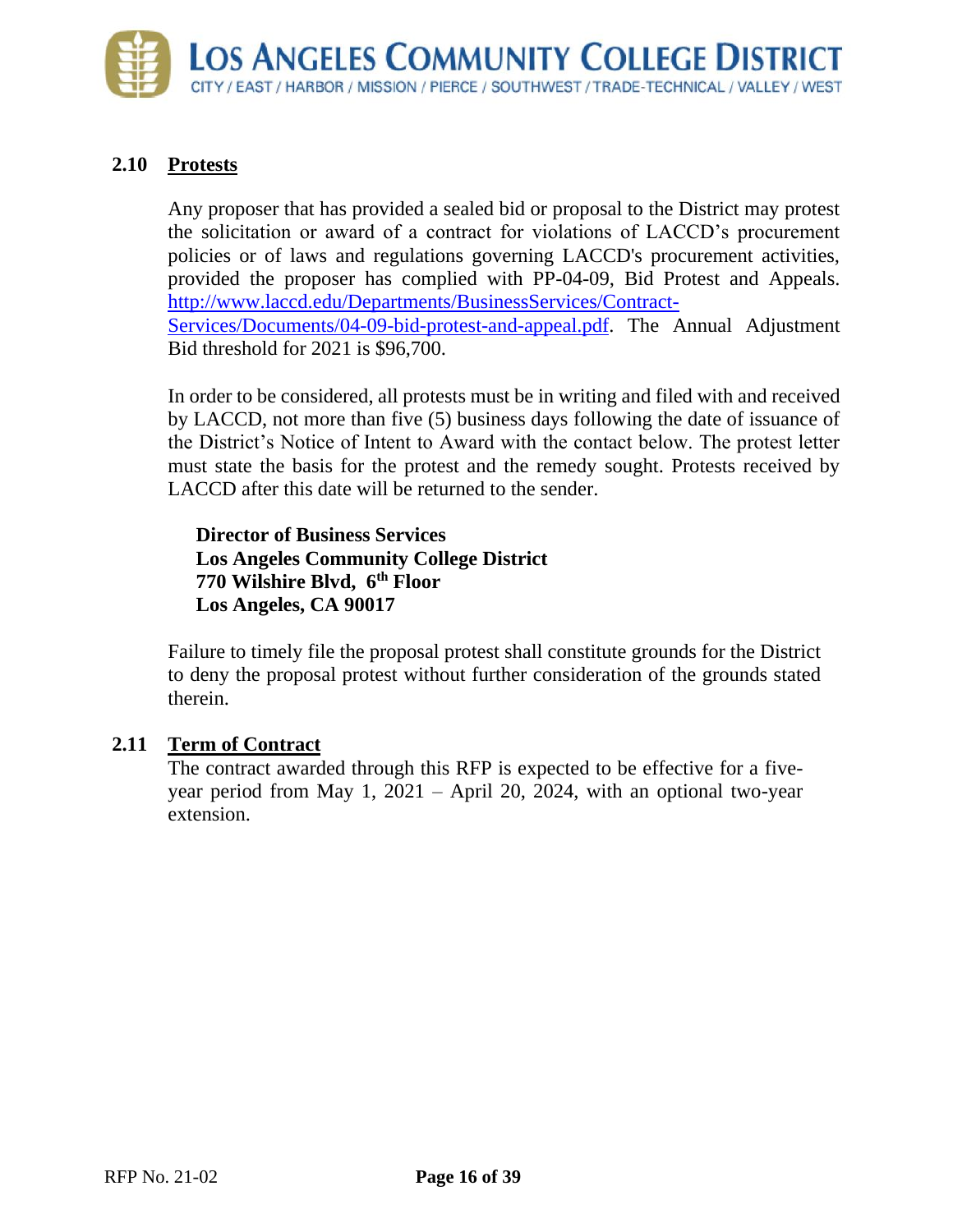# <span id="page-18-0"></span>**3. PROPOSAL FORMAT AND CONTENT**

### **3.1 General**

The proposal should provide a straightforward, concise description of the proposer's ability to satisfy the requirements of this RFP. Emphasis should be placed on conformance to the RFP instructions, responsiveness to the RFP requirements, and completeness and clarity of content. This RFP and the successful proposal may become a part of any contract that is executed as a result of this RFP. Any proposal attachments, documents, letters and materials submitted by the proposer will be binding and may also be included as part of the contract.

### **3.2 Presentation/Format**

Proposals shall be submitted in 8 1/2" x 11" size, using a simple method of fastening. Proposals should be typed and not include any unnecessarily elaborate or promotional material. Lengthy narrative is discouraged; presentations should be brief and concise. The form, content, and sequence of the proposal should follow the outline presented below.

### **3.3 Proposal Content**

### **3.3.1 Transmittal Letter/Introduction**

The letter of transmittal shall include the first 6 bullet points and be addressed to, Andrea Daniel, Procurement Specialist, and must, at a minimum, contain the following:

- Identification of the offering firm(s), including name, address and telephone number of each firm;
- Proposed working relationship among the offering firms (e.g., primesubcontractor), if applicable;
- Name, title, address, telephone number and email address of contact person during period of proposal evaluation;
- A statement to the effect that the proposal shall remain valid for a period of not less than ninety (90) days from the due date for submittal;
- Identification of any information contained in the proposal which the proposer deems to be, and establishes as, confidential or proprietary and wishes to be withheld from disclosure to others under the California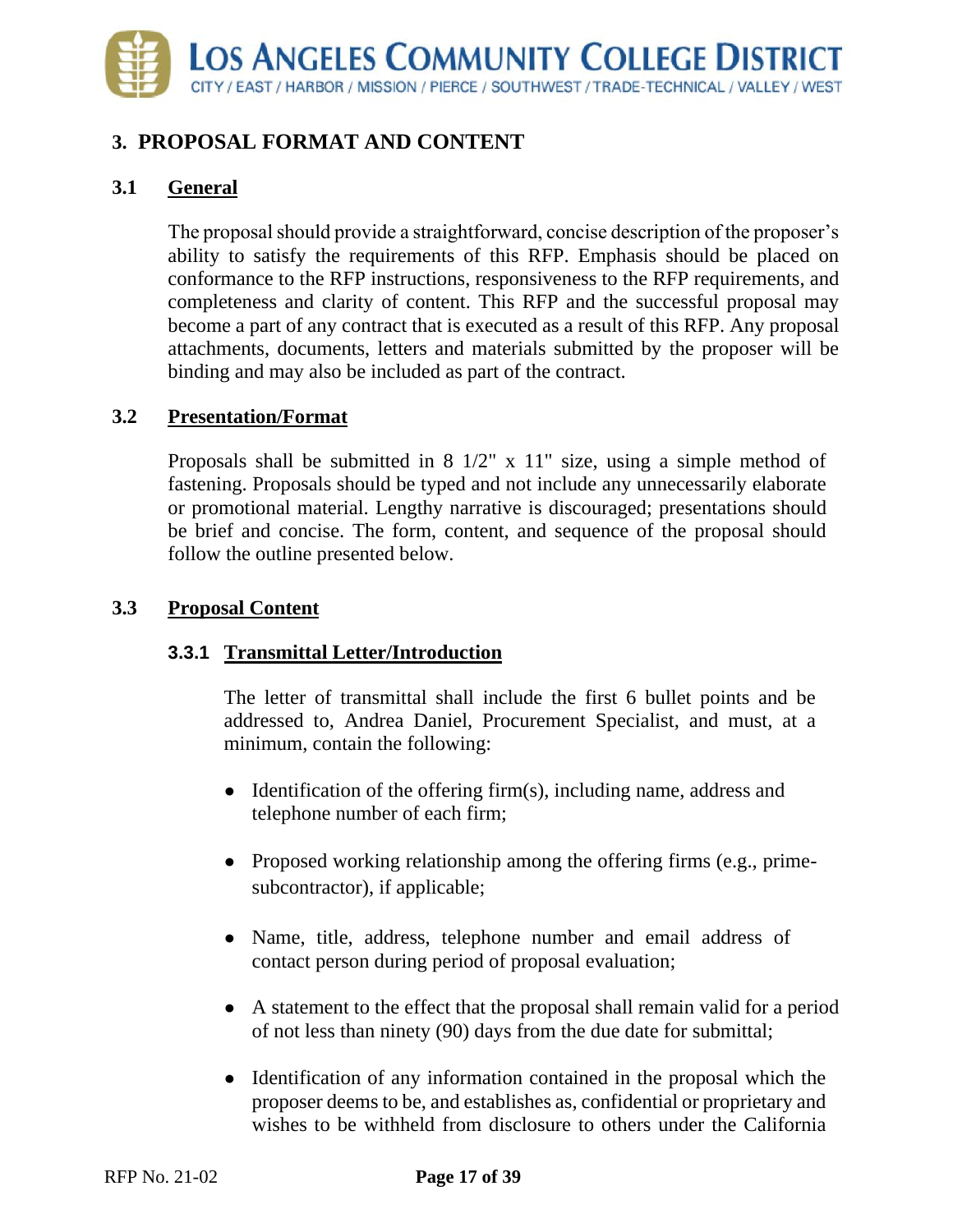Public Records Act (a blanket statement that all contents of the proposal are confidential or proprietary will not be honored by LACCD); and

• Signature of a person authorized to bind the offering firm to the terms of the proposal.

#### **3.3.2 Table of Contents**

Immediately following the transmittal letter include a complete table of contents for material included in the proposal, including page numbers.

#### **3.3.3 Proposals and Related Experience**

This section should establish the ability of the proposer to satisfactorily perform the required work by reasons of: demonstrated competence in the services to be provided; nature and relevance of similar work recently completed for other clients; record of meeting schedules and deadlines on other projects; competitive advantages over other firms in the same industry; strength and stability as a business concern; and supportive client references. Information should be furnished for both the proposer and any other firm included in the offer.

Specifically include:

- Background information about your firm, including date of founding, legal form (sole proprietorship, partnership, corporation/state of incorporation), number and location of offices, principal lines of business, number of employees and other pertinent data. Disclose any conditions (e.g., bankruptcy or other financial problems, pending litigation, planned office closures, impending merger) that may affect your firm's ability to perform contractually. Certify that the firm and its principals are not debarred, suspended, or otherwise declared ineligible to contract by any federal, state, or local public agency, or declare and explain any such status.
- Noteworthy Proposals for providing the required services to LACCD. Specifically highlight those Proposals that distinguish you from your competitors, and provide the names of three successful recent accounts in the past three years in the areas of administering HSA, FSA and/or COBRA programs.

 $\bullet$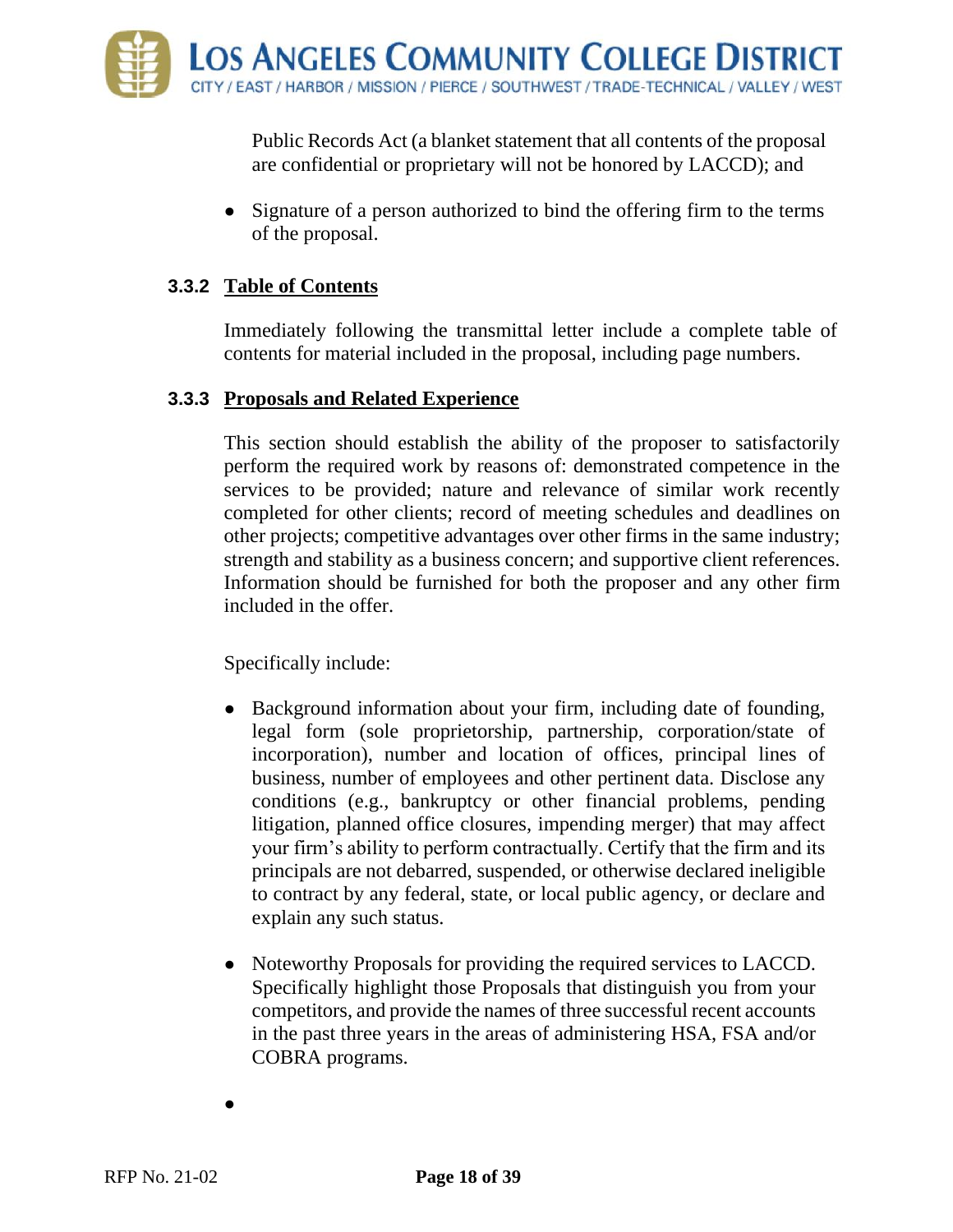

#### **3.3.4 Proposed Staffing and Project Organization**

This section should discuss the staff of the proposing firm who would be assigned to work for LACCD. Demonstrate that the firm has professional personnel, by identifying the key parties to perform under contract with LACCD and by providing their resumes. In addition, please include a staffing organization chart of the key parties presented for the engagement. The evaluation will consider amongst other factors, length of practice, education, training, relevant experience and longevity with the firm.

#### **3.3.5 Work Plan**

This section should describe how the proposer would perform the scope of work to the satisfaction of the District. Specify what resources would be expected and/or required from the District, such as a central point of contact, work space, equipment and information. The firm should demonstrate its knowledge and experience with administering FSA, HRA, and COBRA programs on behalf of an organization. In addition, the work plan should include information on how the firm would meet all the services outlined in the Section 1.3 – Scope of Services.

#### **3.3.6 References**

A minimum of four (4) references to be included with contact names and information.

• List of business clients—especially community colleges and school districts—to which your firm has provided similar services in the past three years. Specifically, include the following: name and address of organization, description of work and date performed, contact name/title/phone numbers/email address. Include a current client list and organizations or entities that your firm currently provides services to that may pose a conflict or require that you represent positions that are contrary to positions approved by LACCD.

#### **3.3.7 Fee Structure / Cost Proposal**

- Each proposal must include a description of the proposed fee schedule for the work to be performed.
- Each proposal should identify any and all hourly rate(s) for proposed services.
- Each proposal should identify any expected reimbursables and rates that may be requested by the proposer if engaged to do business on behalf of the District such as travel expenses, copying or messenger services.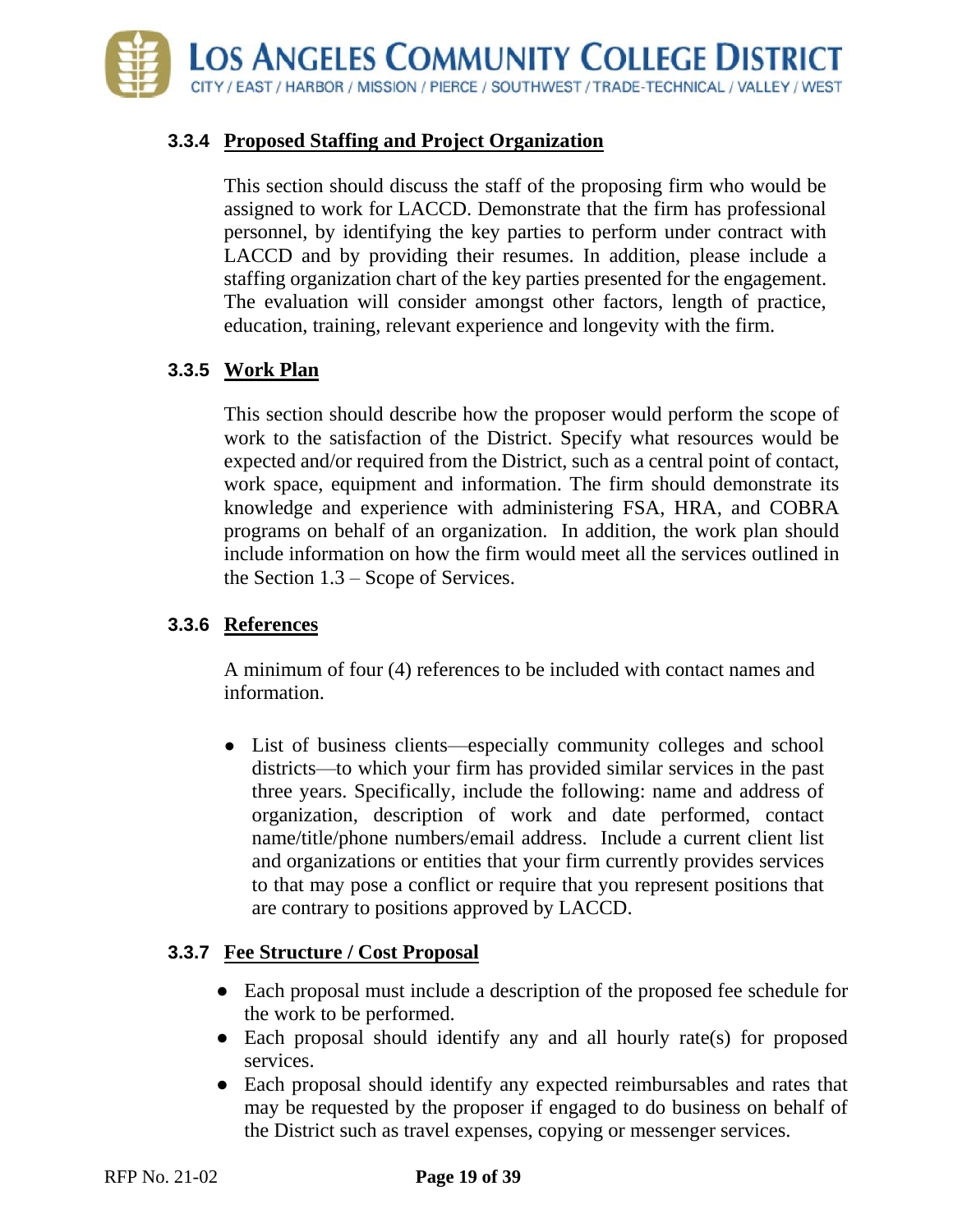Please complete **Appendix A** to identify proposed fees, hourly rates and any expected reimbursables associated with this proposal.

#### **3.3.8 Exceptions/Deviations**

State any exceptions to or deviations from the requirements of this RFP, including the Sample Agreement presented in EXHIBIT F If you wish to present alternative approaches to meet LACCD's work requirements, these should be thoroughly explained in EXHIBIT E

### **3.3.9 Appendices**

- Supporting Documents: Furnish as appendices those supporting documents (e.g., staff resumes and bio's) requested in the preceding instructions.
- Additional Information: Include any additional information you deem essential to a proper evaluation of your proposal and which is not solicited in any of the preceding sections. Proposers are cautioned, however, that this is not an invitation to submit large amounts of extraneous material; appendices should be relevant and brief.

### **3.3.10 Authorization to do business in California**

Proposers must be authorized to do business in California. If a Proposer is a sole proprietorship or partnership, the Proposer should furnish with its proposal a copy of a current business license issued in California. If the Proposer is a corporation, it must be approved by the California Secretary of State to do business in California as shown by it having an "ACTIVE" status listed on the California Secretary of State website as of the date of evaluation of the proposal. The Proposer should provide the corporate number issued by the Secretary of State with its proposal. Each Proposer is required to possess at the time of submitting its Proposal, and at all times during the RFP process (and, in the case of the Proposer that receives award, at the time of award, upon execution of the Agreement, and at all times during performance of the Agreement) any licenses required by Applicable Law for the performance of the Agreement.

#### **3.3.11 Mandatory documents proposer must submit within the sealed response**

- (a) Completed and signed Noncollusion Affidavit (**EXHIBIT A**)
- (b) Completed and signed Certificate of Non-Discrimination (**EXHIBIT B**)
- (c) Completed Confidentiality Agreement (**EXHIBIT C**)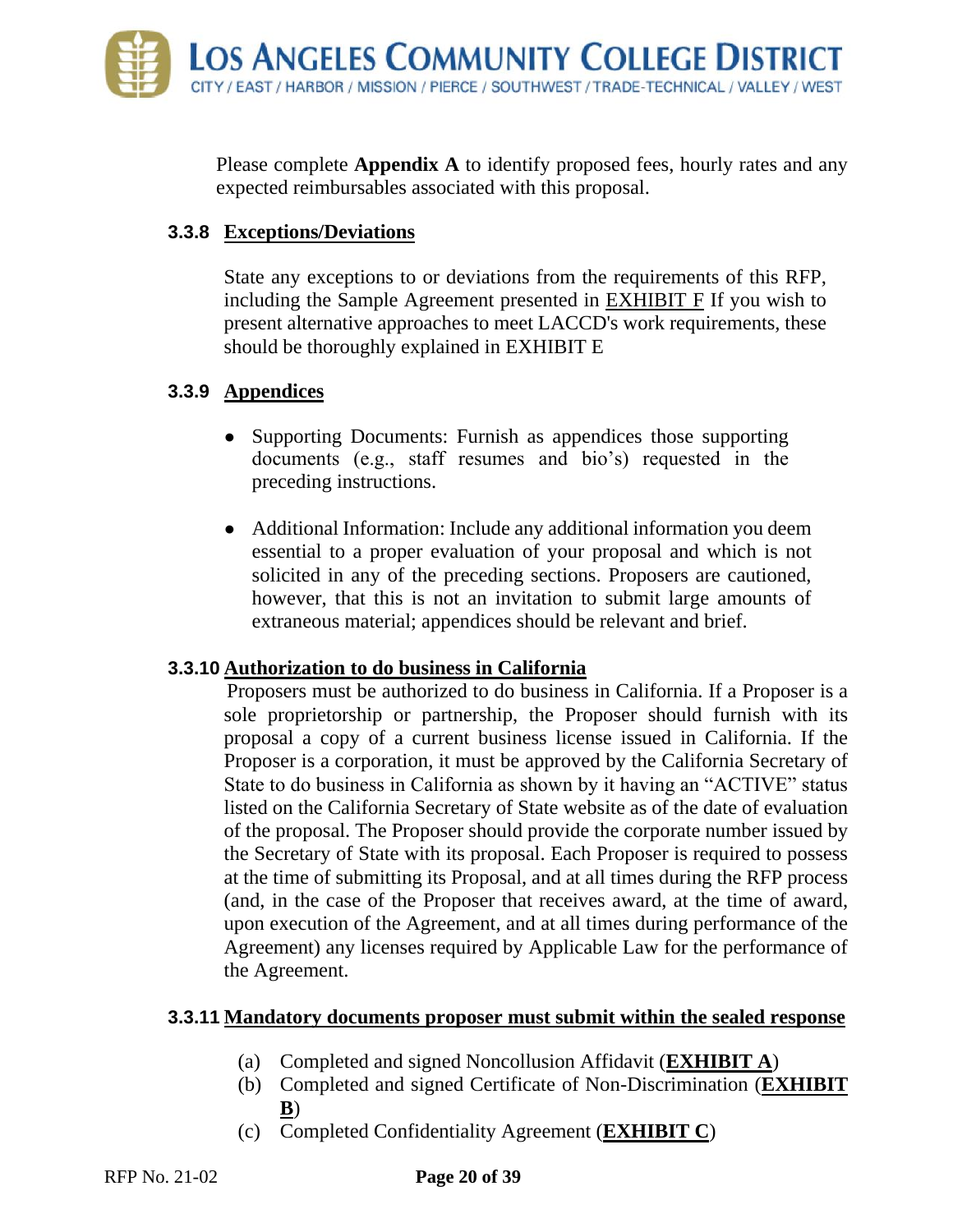

- (d) Acknowledgement of all addenda issued by the District (**EXHIBIT D**)
- (e) Completed and signed Exceptions and Deviations (**EXHIBIT E**)
- (f) Completed and signed SLEDV disclosure (**EXHIBIT G**)

### **GRACE PERIOD FOR MISSING OR INCORRECT FILING OF ITEMS (a) THROUGH (e) ONLY:**

In the event that a firm fails to submit all or any part of items (a) through (e) above with its submission or if any submitted item is incomplete or incorrect, the Contracts Office will notify the firm and the firm shall have an additional two (2) business days to submit the missing item to the Contracts Office. Failure to submit the missing item will result in the disqualification of the Firm if the mandatory item is missing entirely. Failure to complete or correct a mandatory item will result in the firm's Proposal being considered in the form in which it was originally submitted.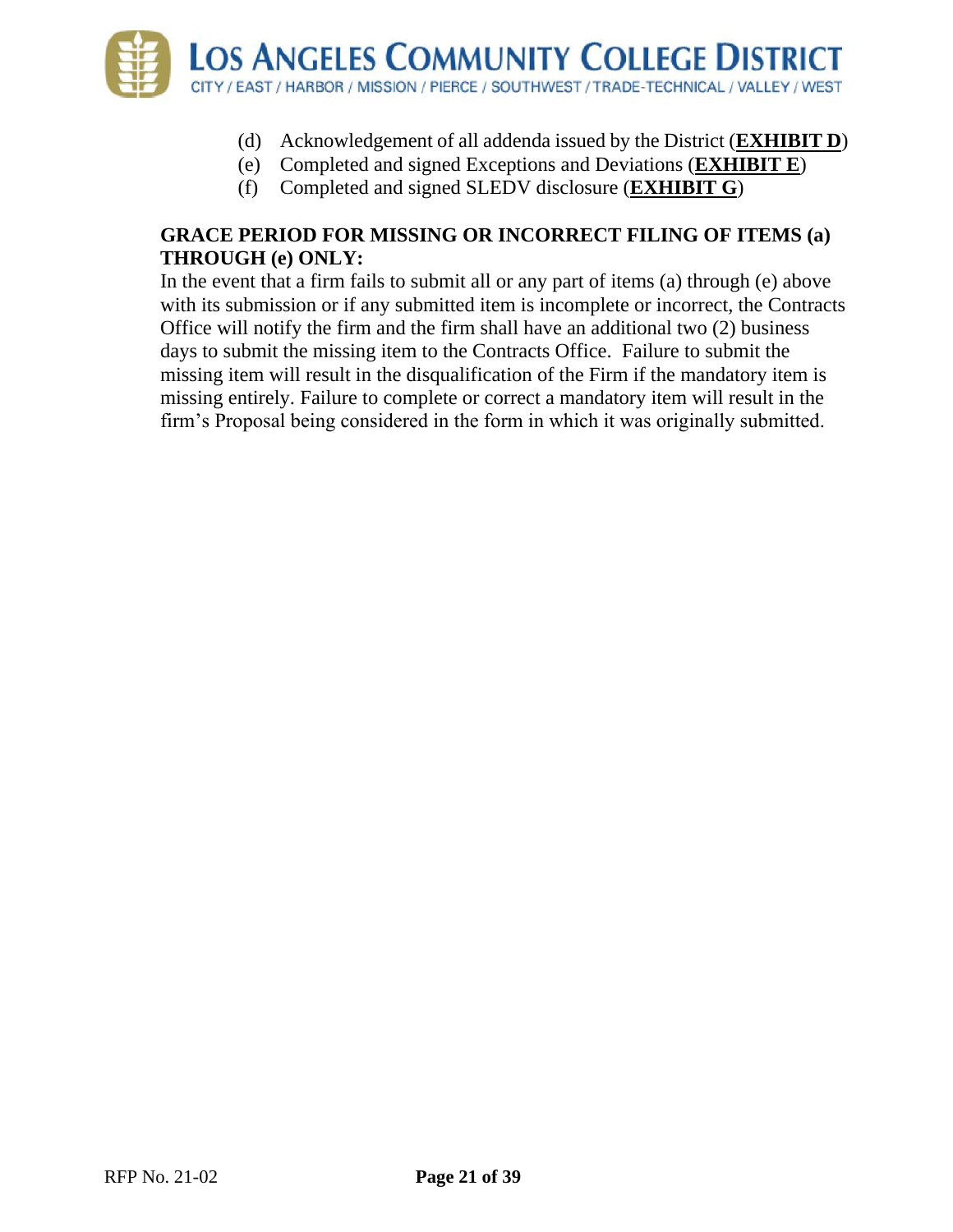

# <span id="page-23-0"></span>**4. PROPOSAL EVALUATION AND CONTRACT AWARD**

All proposals received in accordance with these RFP instructions will be evaluated to determine if they are complete and meet the requirements specified in this RFP. An award will be made to the Proposer whose offer is judged to be the most advantageous to the District. The District expressly reserves the right to reject all proposals and make no award under this RFP.

#### **4.1 Evaluation Procedures**

An Evaluation Panel consisting of LACCD staff and/or outside associates will review, analyze, and evaluate all proposals received. The Evaluation Panel will rate the proposals and conduct reference checks of the top three (3) firms. The panel will conduct interviews of the three (3) most-highly rated proposers. The firms will receive a score based on the Evaluation Criteria for Proposals and Interviews as noted below. The Proposal Score Received and the Interview Score (if conducted) will determine which firm(s) will be selected. Proposers should take note of the Interview Date listed in the Proposed Timeline in the chart at the beginning of this document and be prepared to participate on that date. Only those proposers ranked in the top three will be invited to the interviews.

At the approval of the evaluation panel, a recommendation for award(s) will be made to one or more successful proposers and the proposed contract(s) with the selected firm(s) will be submitted to LACCD's Board of Trustees for approval. The contract(s) will be executed and notice(s) to proceed will be issued after Board approval.

LACCD reserves the right to reject any or all proposals, to waive any irregularities or informalities in the offers received and to change the evaluation process described above if circumstances dictate this or it is otherwise in the best interests of LACCD to do such. In the event a proposal(s) is rejected, or in the event a proposer's offer is not rejected but does not result in a contract award, LACCD shall not be liable for any costs incurred by the proposer in connection with the preparation and submittal of the proposal.

#### **4.2 Evaluation Criteria for Written Proposals and Interviews**

Proposals will be evaluated in accordance with the responses to the criteria outlined in Section 1.3 – Scope of Services as described above. The responses to this RFP will be evaluated by the District against the factors specified below. The relative weights of the criteria—based on a 100-point scale as listed below.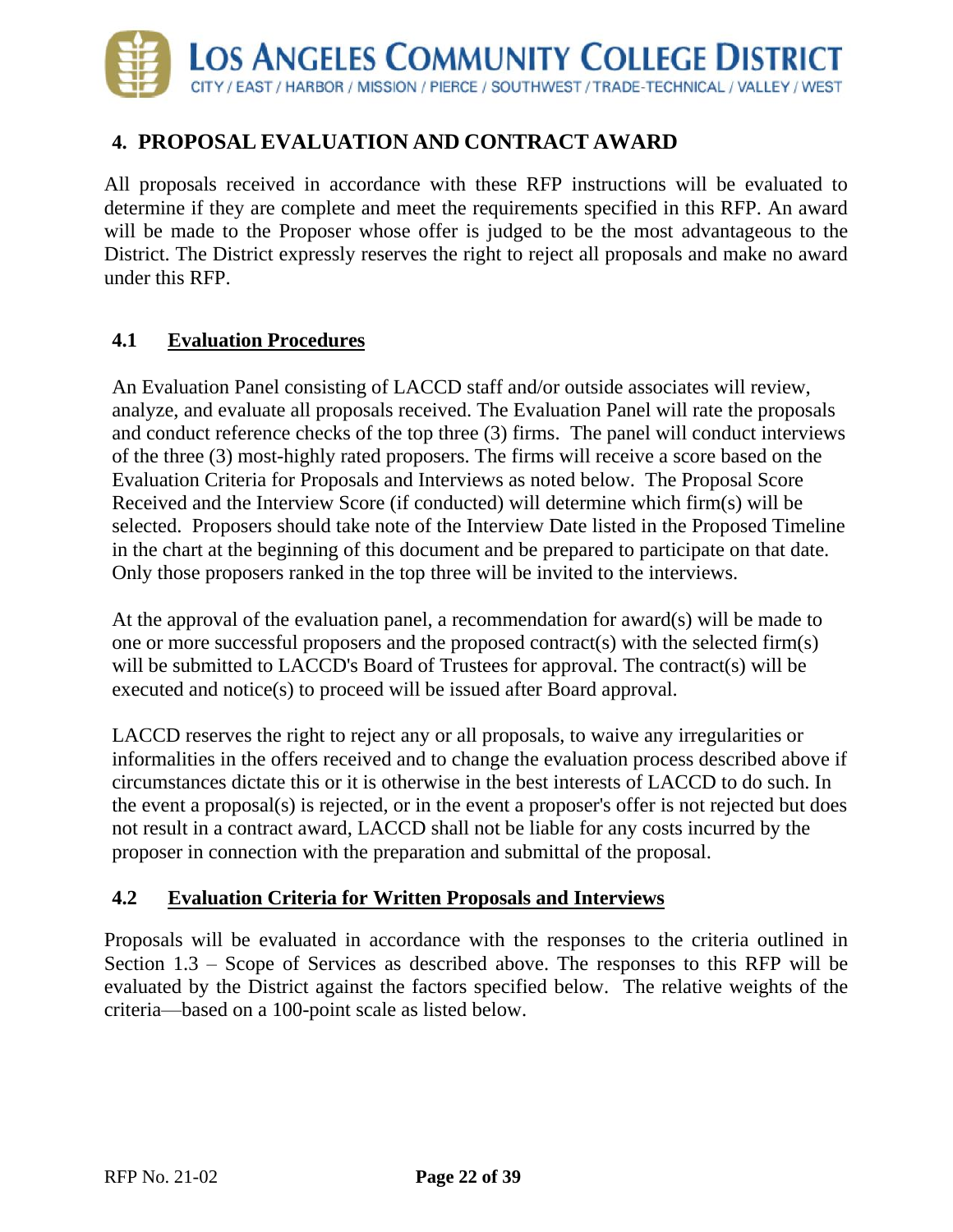| <b>CRITERIA FOR RFP SCORING</b>                                            | <b>Relative</b><br>Weight |
|----------------------------------------------------------------------------|---------------------------|
| Specialized Experience, Technical Competence and<br>Capacity of the Firm   | 25                        |
| Proposal Presentation and/or Panel Interview (if<br>conducted)             | 20                        |
| Professional Qualifications of Staff and Experience                        | 15                        |
| Work Plan                                                                  | 15                        |
| <b>Fee Structure</b>                                                       | 15                        |
| Small, Local, Emerging Disabled, Veteran Business<br>Certification (SLEDV) | 10                        |
| <b>TOTAL</b>                                                               | <b>100</b>                |

The District will conduct interviews of the three (3) highest ranked firms after initial review and scoring of the written proposal. The firm receiving the highest score of their written proposal and interviews will be selected for final recommendation for contract negotiations and award.

LACCD reserves the right to reject any or all proposals, to waive any irregularities or informalities in the offers received and to change the evaluation process described above if circumstances dictate this or it is otherwise in the best interests of LACCD to do such. In the event a proposal(s) is rejected, or in the event a proposer's offer is not rejected but does not result in a contract award, LACCD shall not be liable for any costs incurred by the proposer in connection with the preparation and submittal of the proposal.

After evaluation and scoring are complete the District will either (a) immediately accept the Proposal submitted by the highest-ranked Proposer or (b) conduct negotiations for the purpose of establishing agreed terms relative to pricing, staffing, and scope of services that are fair and reasonable to the District ("Negotiations").

As part of the Negotiations, the District may, but assumes no obligation to, engage in give and take in regard to the terms of a Proposer's Proposals, including, without limitation, staffing, personnel, price, hourly rates, or scope of services. The basis of this give and take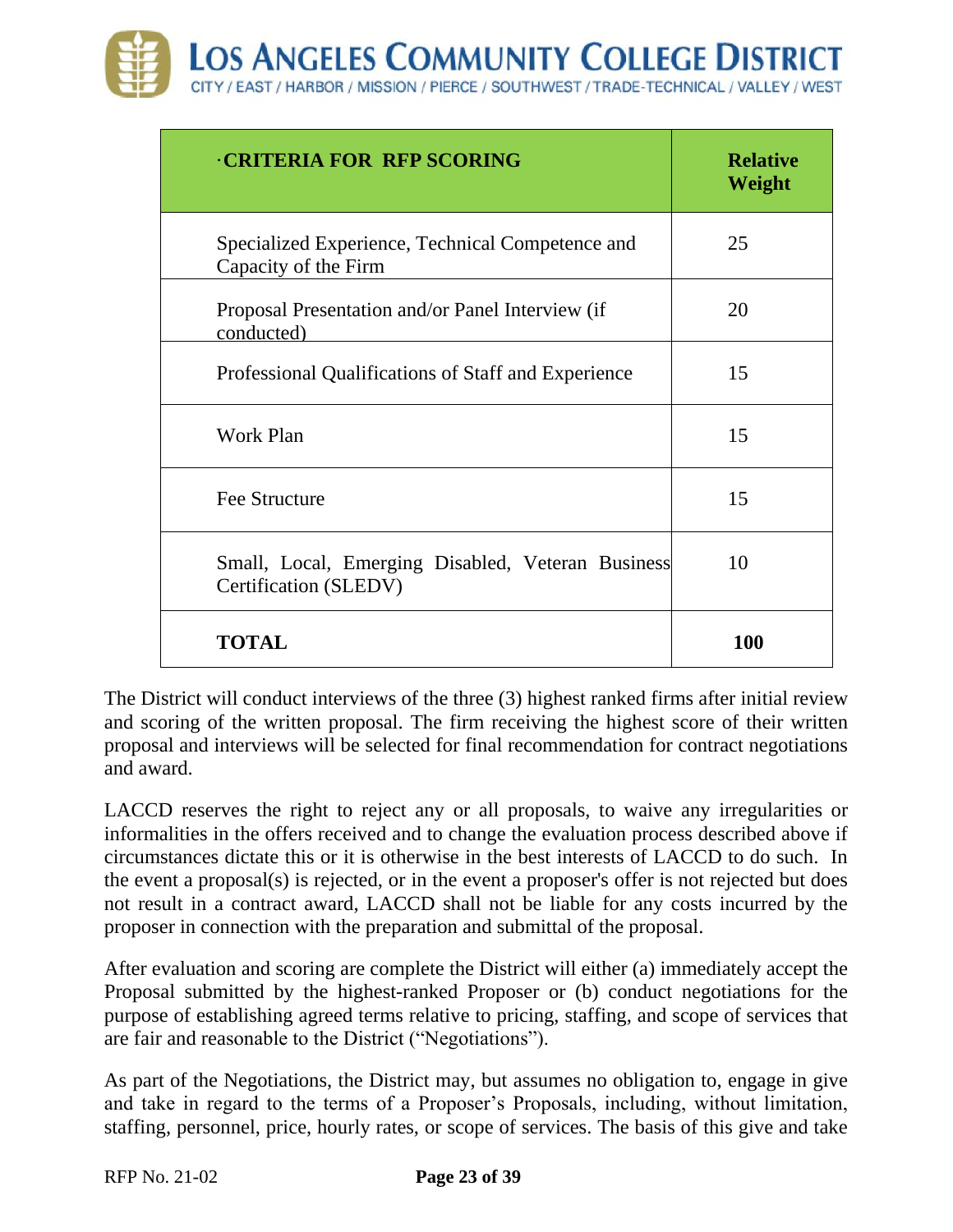

will be from the terms of the RFP document and the Standard Form Agreements (Exhibit F). Participation by the vendor in any phase of this RFP does not, in any way, implicitly or explicitly suggest that the District agrees to any or all of the proposer's Exceptions and Deviations as listed in the Proposer's response. After the scores are compiled, the District will review the proposer's response for exceptions and deviations and attempt to make good faith efforts to accommodate requests by the proposer. In no event, shall the District be under any obligation to vary from the terms of the RFP Document as delineated in Section V. F: Exceptions / Deviations.

The District will first attempt to negotiate an agreement with the highest-ranked Proposer. If the District is unable to do so, the District will formally terminate Negotiations with that Proposer and undertake Negotiations with the next highest-ranked Proposer, continuing that process until an agreement is reached. In the event the District is unable to reach an agreement with any of the Proposers that had participated in any interviews (if applicable), the District shall then have the option, in the exercise of its sole and absolute discretion, of repeating the interviews in the manner herein provided for all of those Proposers who were not invited.

#### **4.3 Contract Award**

It is the intent of the District to award a contract or contracts as the result of this RFP to the highest ranked proposer(s). This may lead to one vendor being awarded a single contract or multiple vendors awarded at the LACCD's discretion. However, the District reserves the right to apportion the requirements of this RFP among multiple contractors or to apportion all the services described in this RFP to a single vendor if this is determined to be in its best interests. The District reserves the sole right to make this determination. Any contract issued to a successful proposer is subject to authorization by the District Board of Trustees.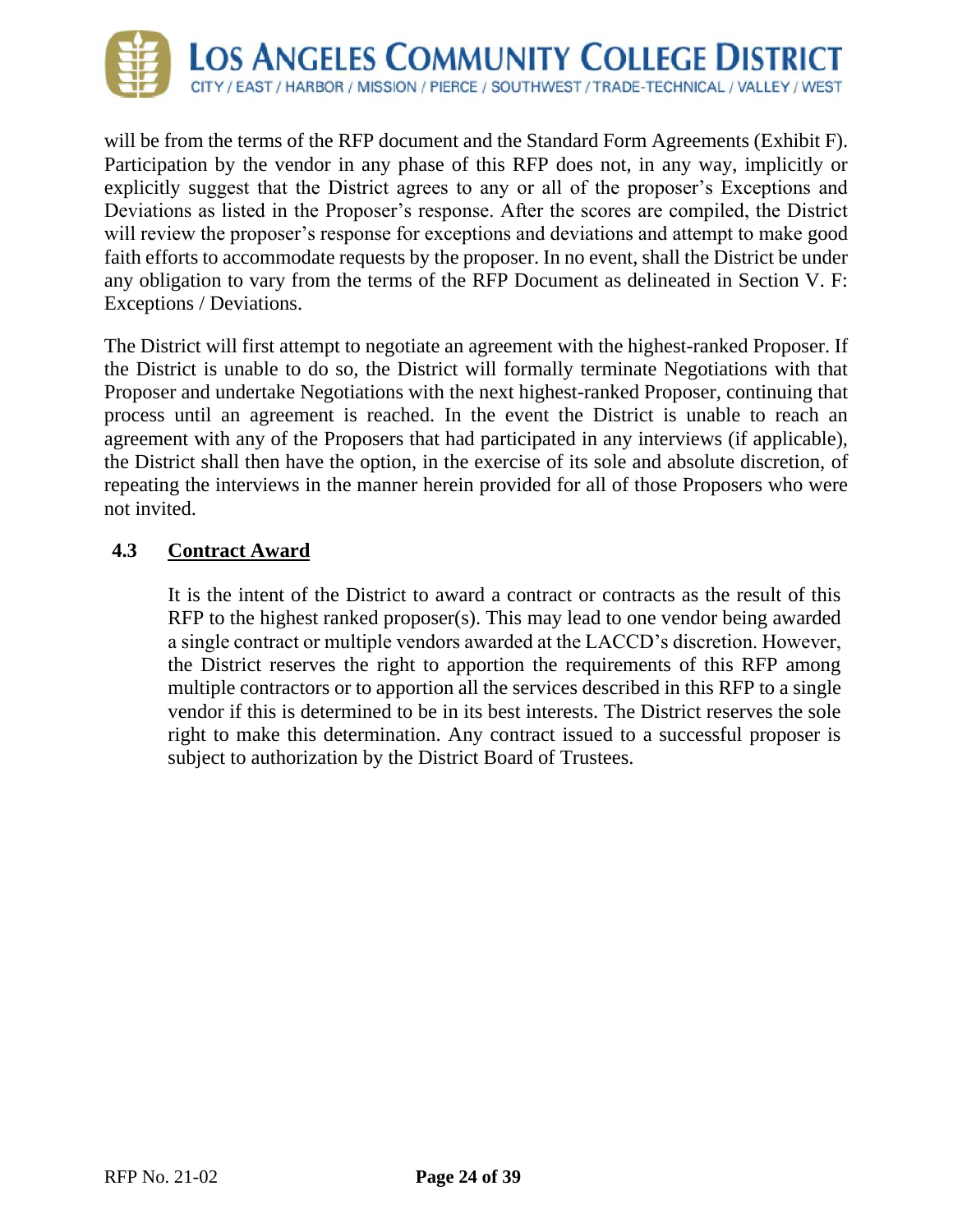# **EXHIBIT A – NON-COLLUSION AFFIDAVIT**

#### **NON-COLLUSION AFFIDAVIT TO BE EXECUTED BY PROPOSER AND SUBMITTED WITH ITS PROPOSAL**

<span id="page-26-0"></span>

| (Name)                                                                                        | , being first duly sworn,        |
|-----------------------------------------------------------------------------------------------|----------------------------------|
| disposes and says that he or she is (Title)                                                   | of                               |
| (Company)                                                                                     | , the party making the foregoing |
| proposal, that the proposal is not made in the interest of, or on behalf of, any undisclosed  |                                  |
| person, partnership, company, association, organization, or corporation; that the proposal    |                                  |
| is genuine and not collusive or sham; that the proposer has not directly or indirectly        |                                  |
| induced any other proposer to put in a false or sham proposal, and has not directly or        |                                  |
| indirectly colluded, conspired, connived, or agreed with any proposer or anyone else to       |                                  |
| put in a sham proposal, or that anyone shall refrain from proposing; that the proposer has    |                                  |
| not in any manner, directly, or indirectly, sought by agreement, communication, or            |                                  |
| conference with anyone to fix the proposal price of the proposer or any other proposer, or    |                                  |
| to secure any advantage against the public body awarding the contract of anyone               |                                  |
| interested in the proposed contract; that all statements contained in the proposal are true;  |                                  |
| and further, that the proposer has not, directly or indirectly, submitted his or her proposal |                                  |
| price or any breakdown thereof, or the contents thereof, or divulged information or data      |                                  |
| relative thereto, or paid, and will not pay, any fee to any corporation, partnership,         |                                  |
| company, association, organization, bid depository, or to any member or agent thereof to      |                                  |
| effectuate a collusion or sham proposal.                                                      |                                  |

IN WITNESS WHEREOF, the undersigned has executed this Noncollusion Affidavit this Day of , 2020.

| (Type or Print Complete Legal Name of Firm) |
|---------------------------------------------|
|---------------------------------------------|

| By              |       |                                |
|-----------------|-------|--------------------------------|
| (Signature)     |       |                                |
| Name            |       |                                |
| (Type or Print) |       |                                |
| Title           |       |                                |
| Address         |       |                                |
|                 | State | $\mathsf{Zip} \longrightarrow$ |
|                 |       |                                |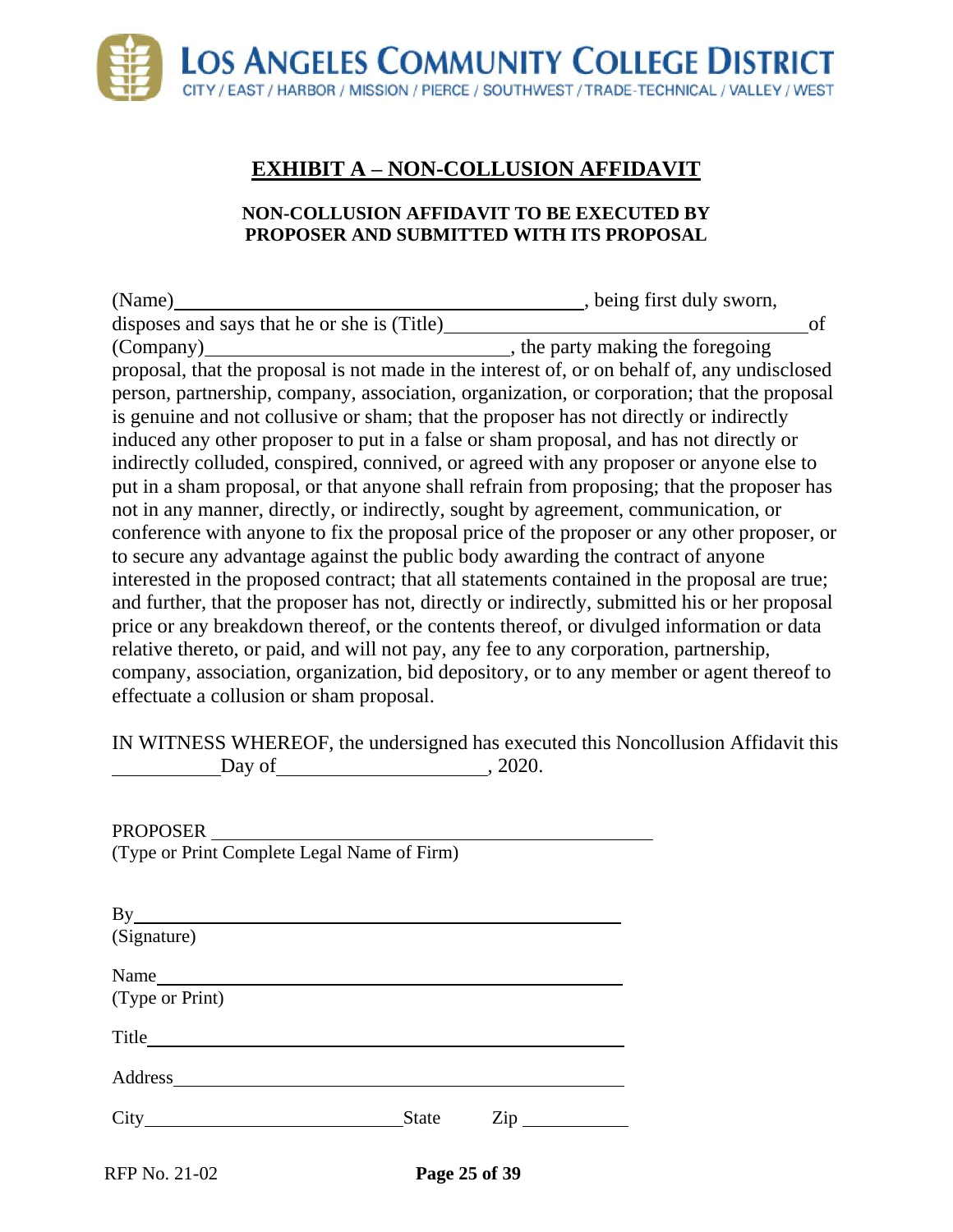

### EXHIBIT B- CERTIFICATION OF NON-DISCRIMINATION

# <span id="page-27-0"></span>**CERTIFICATION OF NON-DISCRIMINATIONTO BE EXECUTED BY PROPOSER AND SUBMITTED WITH ITS PROPOSAL**

Proposer hereby certifies that in performing work or providing products for the District, there shall be no discrimination in its hiring or employment practices because of age, sex, race, color, ancestry, national origin, religious creed, physical handicap, medical condition, marital status, or sexual orientation, except as provided for in Section 12940 of the California Government Code. Proposer shall comply with applicable federal and California anti-discrimination laws, including but not limited to the California Fair Employment and Housing Act, beginning with Section 12900 of the California Government Code.

|                     | IN WITNESS WHEREOF, the undersigned has executed this Certificate of Non- |        |
|---------------------|---------------------------------------------------------------------------|--------|
| Discrimination this | day of                                                                    | .2020. |

| PROPOSER |                                                                                                                                                                                                                                |                 |           |  |
|----------|--------------------------------------------------------------------------------------------------------------------------------------------------------------------------------------------------------------------------------|-----------------|-----------|--|
|          | (Type or Print Complete Legal Name of Firm)                                                                                                                                                                                    |                 |           |  |
|          |                                                                                                                                                                                                                                |                 |           |  |
|          |                                                                                                                                                                                                                                |                 |           |  |
|          |                                                                                                                                                                                                                                | (Signature)     |           |  |
| Name     |                                                                                                                                                                                                                                |                 |           |  |
|          |                                                                                                                                                                                                                                | (Type or Print) |           |  |
| Title    |                                                                                                                                                                                                                                |                 |           |  |
|          |                                                                                                                                                                                                                                |                 |           |  |
|          | City the contract of the contract of the contract of the contract of the contract of the contract of the contract of the contract of the contract of the contract of the contract of the contract of the contract of the contr |                 | State Zip |  |
|          |                                                                                                                                                                                                                                |                 |           |  |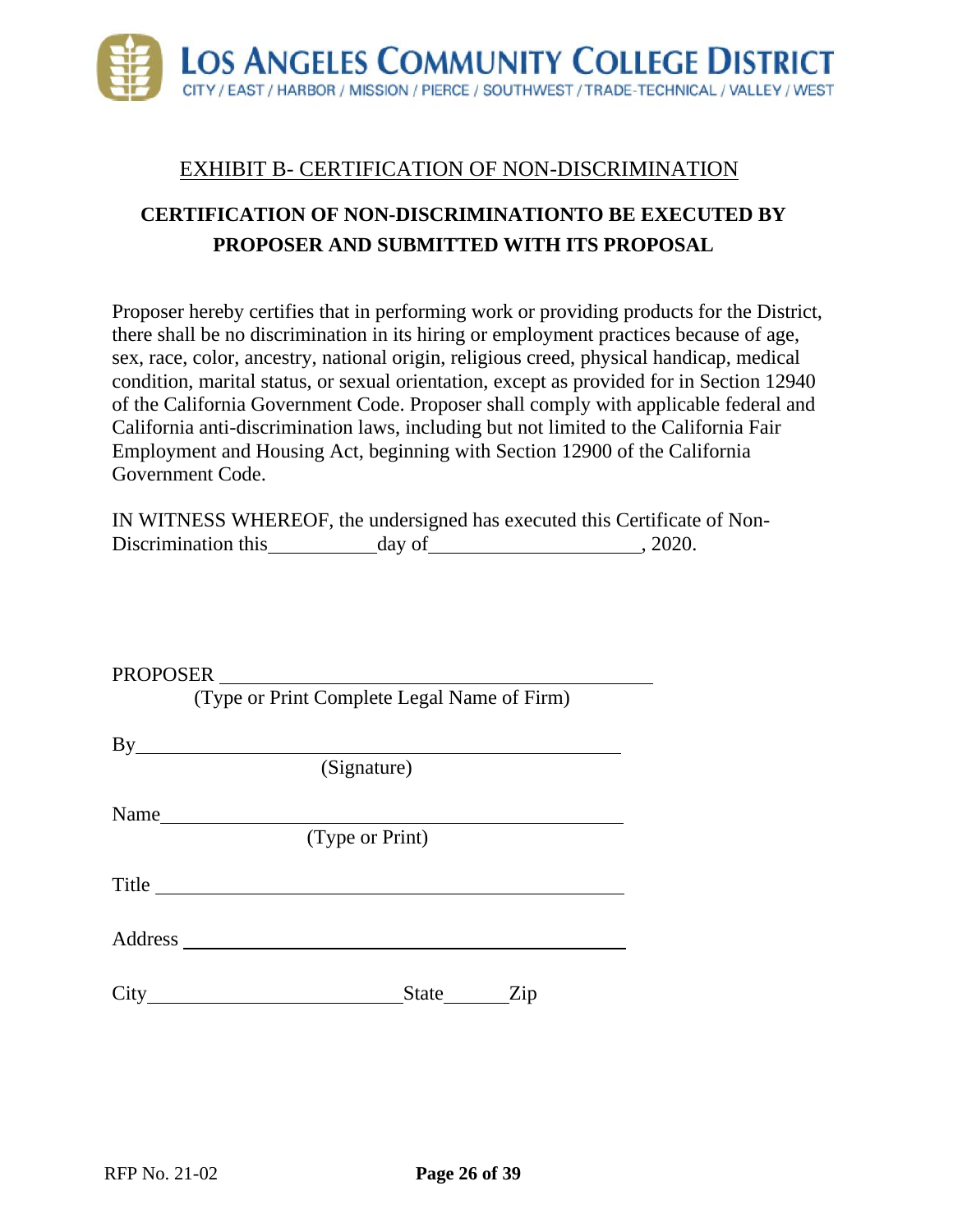

# <span id="page-28-0"></span>**EXHIBIT C – CONFIDENTIALITY AGREEMENT**

#### **CONFIDENTIALITY AGREEMENT**

The undersigned, a duly authorized officer of

, does hereby represent,

warrant and agree to the following statement:

All financial, statistical, personal, technical or other data and information relating to the District's operation which are designated confidential by the District and made available to the undersigned shall be protected by the undersigned from unauthorized use and disclosure.

Date:

*Name of Proposer*

By:

*Authorized Officer*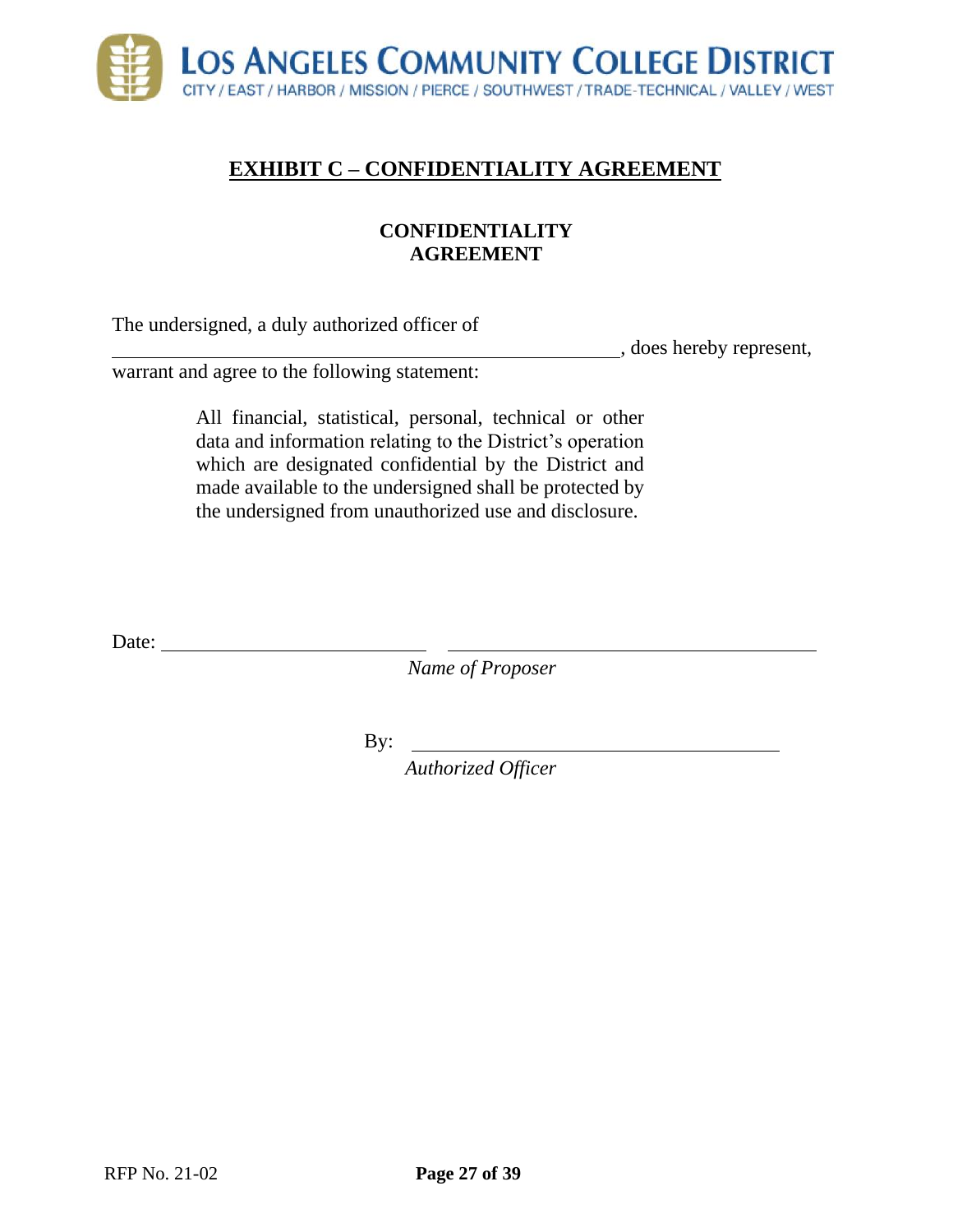

### **EXHIBIT D – ACKNOWLEGEMENT OF ADDENDA**

#### **ACKNOWLEDGMENT OF ADDENDA**

#### <span id="page-29-0"></span>**The Proposer shall signify receipt of all Addenda, if any, here**:

| ADDENDUM NO. | <b>DATE RECEIVED</b> | <b>SIGNATURE</b> |
|--------------|----------------------|------------------|
|              |                      |                  |
|              |                      |                  |
|              |                      |                  |
|              |                      |                  |
|              |                      |                  |
|              |                      |                  |

**If necessary, please print and sign additional pages.**

PROPOSER

(Type or Print Complete Legal Name of Firm)

| By                                                          |                                |
|-------------------------------------------------------------|--------------------------------|
| (Signature)                                                 |                                |
| Name                                                        |                                |
| (Type or Print)                                             |                                |
| Title                                                       |                                |
|                                                             |                                |
| City<br><u> 1989 - Andrea Station Barbara, amerikan per</u> | State ________ Zip ___________ |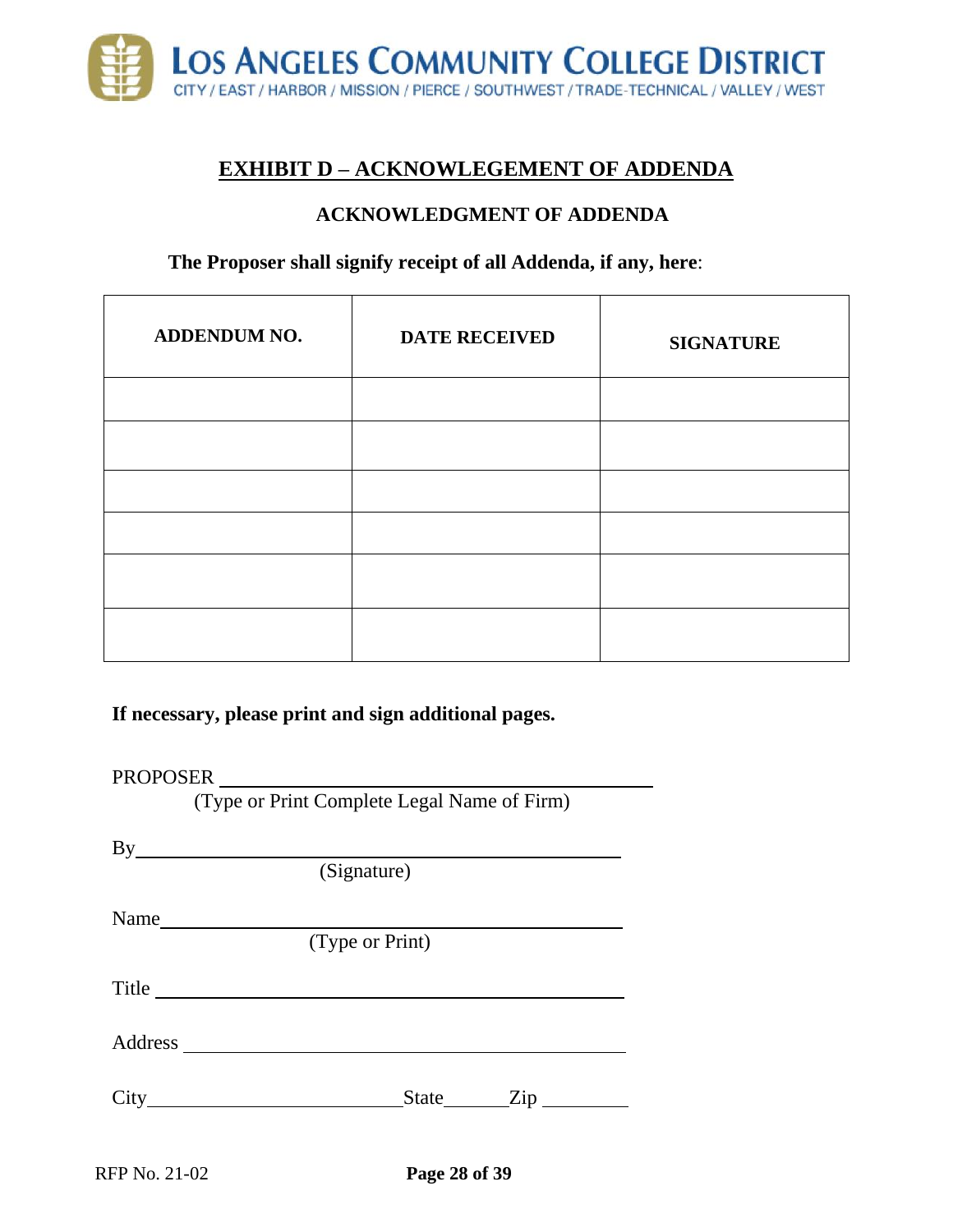

# **EXHIBIT E – EXCEPTIONS AND DEVIATIONS**

#### **EXCEPTIONS AND DEVIATIONS TO SAMPLE FORM AGREEMENT**

<span id="page-30-0"></span>The Proposer acknowledges it has seen and reviewed the Sample Form Agreement in Exhibit F and attests to the following:

- 1. Certain exceptions and deviations may deem the proposal non-responsive and result in rejection of the proposal.
	- a. Proposals that mandate the use of vendor standard services contract, rather than utilizing the District's standard services contract.
	- b. Proposals that reject the following integral provisions of the District's contract terms and conditions will be treated as a rejection of the District's contract and these proposals will be rejected.
		- Section 7 Term of Agreement Section 18 – Governing Law Section 19 – Non-Discrimination Section 22 – Board Authorization Section 27 – Requirements for Federally-Funded Contracts
- 2. In the event that exceptions and deviations to the Sample Form Agreement are requested after the contract has been awarded, the District may deem the proposal nonresponsive and may disqualify the proposal at its discretion.
- $\Box$  We have no exceptions or deviations to the Sample Form Agreement

*(Type or Print Complete Legal Name of Firm)*

 $\Box$  We have the following or the attached exceptions and/or deviations to the Sample Form Agreement.

#### PROPOSER

|               | By<br>(Signature)                                 |
|---------------|---------------------------------------------------|
| Name          |                                                   |
|               | (Type or Print Name of Signer)                    |
| Title         |                                                   |
| Address       |                                                   |
| City          | <u> 1980 - Johann Barbara, martxa alemaniar a</u> |
| RFP No. 21-02 | Page 29 of 39                                     |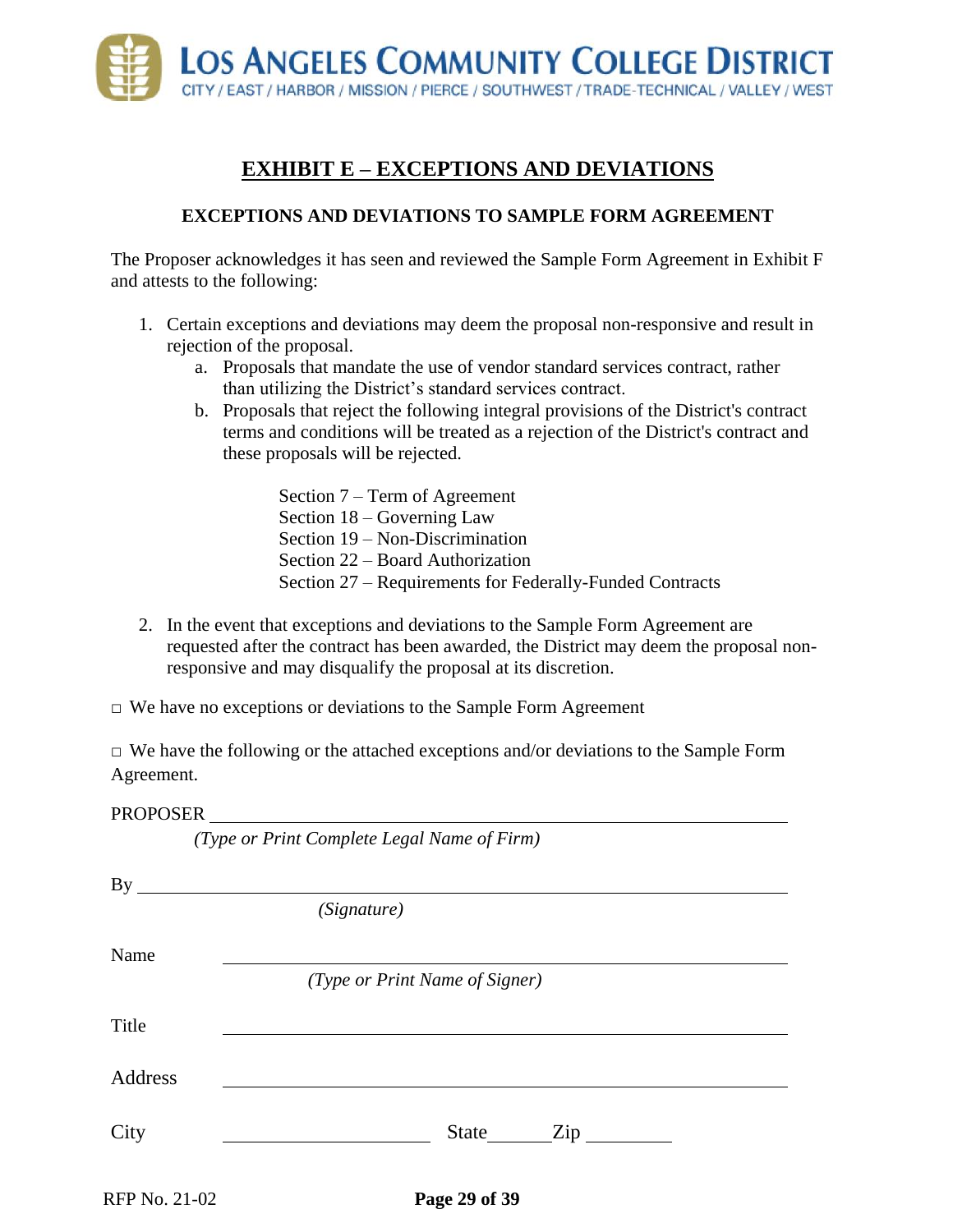<span id="page-31-0"></span>

# **EXHIBIT F - SAMPLE FORM AGREEMENT**

### **PROFESSIONAL SERVICES AGREEMENT**

PARTIES: LOS ANGELES COMMUNITY COLLEGE DISTRICT ("District") 770 Wilshire Boulevard Los Angeles, California 90017 ("District")

("Contractor")

DATE:

TERM OF AGREEMENT: One year with four one-year (subject to satisfactory annual review) option periods, with an Effective Start date of May 1, 2021 upon approval by the Board of Trustees of the Los Angeles Community College District on April x, 2021.

# **RECITALS**

WHEREAS, the District is authorized to contract for the procurement of professional services as authorized by law; and

WHEREAS, the Contractor is specially licensed, trained, experienced and competent to perform the services described herein pursuant to this agreement;

NOW, THEREFORE, in consideration of the mutual covenants and conditions hereinafter contained, the parties hereby agree as follows:

### **AGREEMENT**

1. **SERVICES**. The Contractor shall perform the Services set forth in Exhibit"A(the "Services") in compliance with specifications and standards set forth in that Exhibit. The District shall have the right to order, in writing, changes in the scope of work or under the Services to be performed with any applicable version of the compensation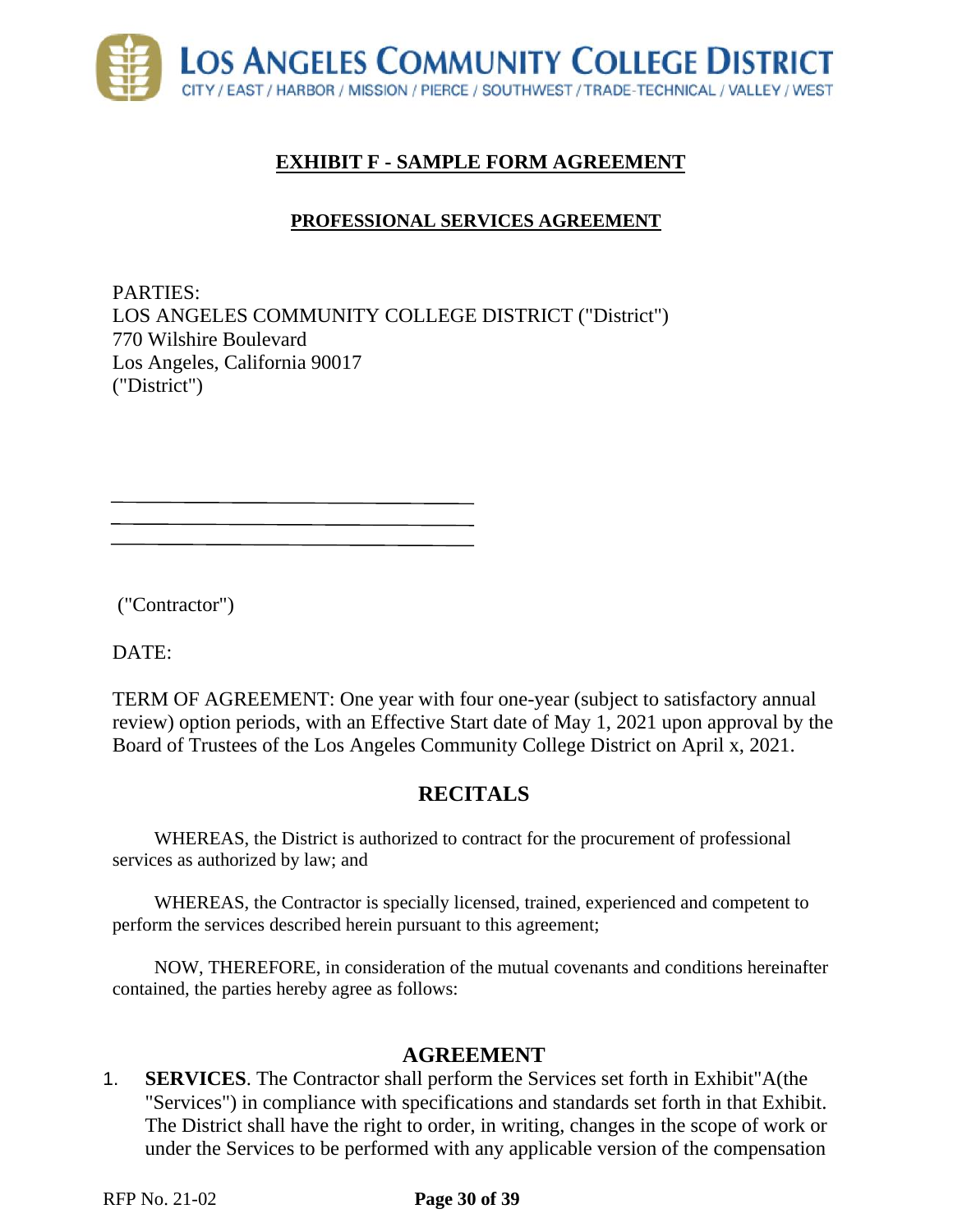paid hereunder agreed upon by the District and the Contractor. Any adjustment to fees, rate schedules, or schedule of performance can only be adjusted pursuant to written agreement between the parties.

2. **KEY PERSONNEL**. In performing the Services, Contractor hereby designates the following as "Key Personnel" under this Agreement. Contractor shall not reassign, replace or reduce the labor commitment of any Key Personnel without the prior written consent of the District.



- 4. **WARRANTIES**. The Contractor warrants and represents that it is specially trained, qualified, duly licensed, experienced, and competent to provide the Services. The Contractor warrants that Services (and any goods in connection therewith) furnished hereunder will conform to the requirements of this agreement (including all descriptions, specifications and drawings made a part hereof) and in the case of goods will be merchantable, fit for their intended purposes, free from all defects in materials and workmanship and to the extent not manufactured pursuant to detailed designs furnished by the District, free from defects in design. The District's approval of designs or specifications furnished by the Contractor shall not relieve the Contractor of its obligations under this warranty. All warranties, including special warranties specified elsewhere herein, shall inure to the District, its successors, assigns, and users of the goods or services.
- 5. **FEES.** The District shall pay the Contractor the fees set forth in Exhibit B, in accordance with the terms and conditions of this Agreement. The Contractor represents that such fees do not exceed the Contractor's customary current price schedule. The District shall pay all applicable taxes; excepting, however, the federal excise tax, and all state and local property taxes, as college districts are exempt therefrom. Payment shall be made by the District's Accounts Payable Office upon submittal of invoice(s) approved by the Vice-Chancellor of Finance and Resource Development, or designee, at the District Educational Services Center.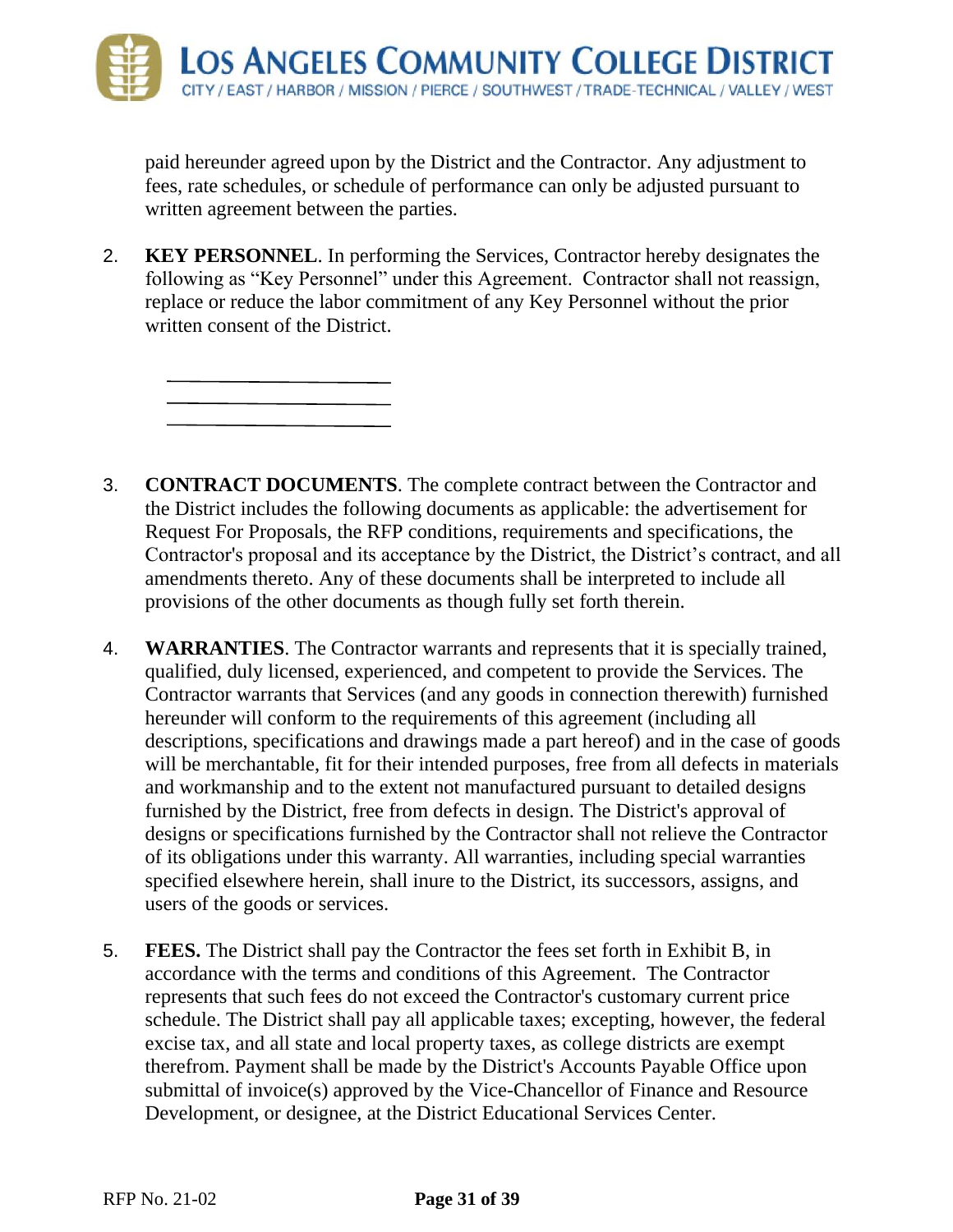- 6. **EXPENSES**. The Contractor shall assume all expenses incurred in connection with performance except as otherwise provided in this agreement.
- 7. **TERM OF AGREEMENT**. This agreement shall be for the term set forth above, unless sooner terminated pursuant to the terms hereof.
- 8. **TERMINATION OF AGREEMENT.** This agreement may be terminated by the District by providing 30 days' prior written notice to the Contractor or immediately upon breach of this agreement by the Contractor.
- 9. **DOCUMENTATION.** The Contractor agrees to provide to the District, at no charge, a sufficient number of nonproprietary manuals and other printed materials, as used in connection with the Services, and updated versions thereof, which are necessary or useful to the District in its use of the Services provided hereunder.
- 10. **RIGHTS IN DATA.** All technical communications and records originated or prepared by the Contractor pursuant to this agreement including papers, reports, charts, computer programs, and other documentation, but not including the Contractor's administrative communications and records relating to this agreement shall be delivered to and shall become the exclusive property of the District and may be copyrighted by the District. The ideas, concepts, know-how, or techniques relating to data processing, developed during the course of this agreement by the Contractor or jointly by the Contractor and the District can be used by either party in any way it may deem appropriate. All inventions, discoveries or improvements of the computer programs developed pursuant to this agreement shall be the property of the District. During the term of this agreement, certain information which the District deems confidential ("Confidential Information") might be disclosed to the Contractor. The Contractor agrees not to divulge, duplicate or use any Confidential Information obtained by the Contractor during the Contractor's engagement. Such Confidential Information may include, but is not limited to, student and employee information, computer programs, and data in the District's written records or stored on the District's computer systems.
- 11. **CONTRACTOR ACCOUNTING RECORDS.** Records of the Contractor's directly employed personnel, other consultants and reimbursable expenses pertaining to the work and records of account between the District and the Contractor shall be maintained on an accounting basis acceptable to the District and shall be available for examination by the District or its authorized representative(s) during regular business hours within one (1) week following a request by the District to examine such records. Failure by the Contractor to permit such examination within one (1) week of a request shall permit the District to withhold all further payments until such examination is completed unless an extension of time for examination is authorized by the District in writing.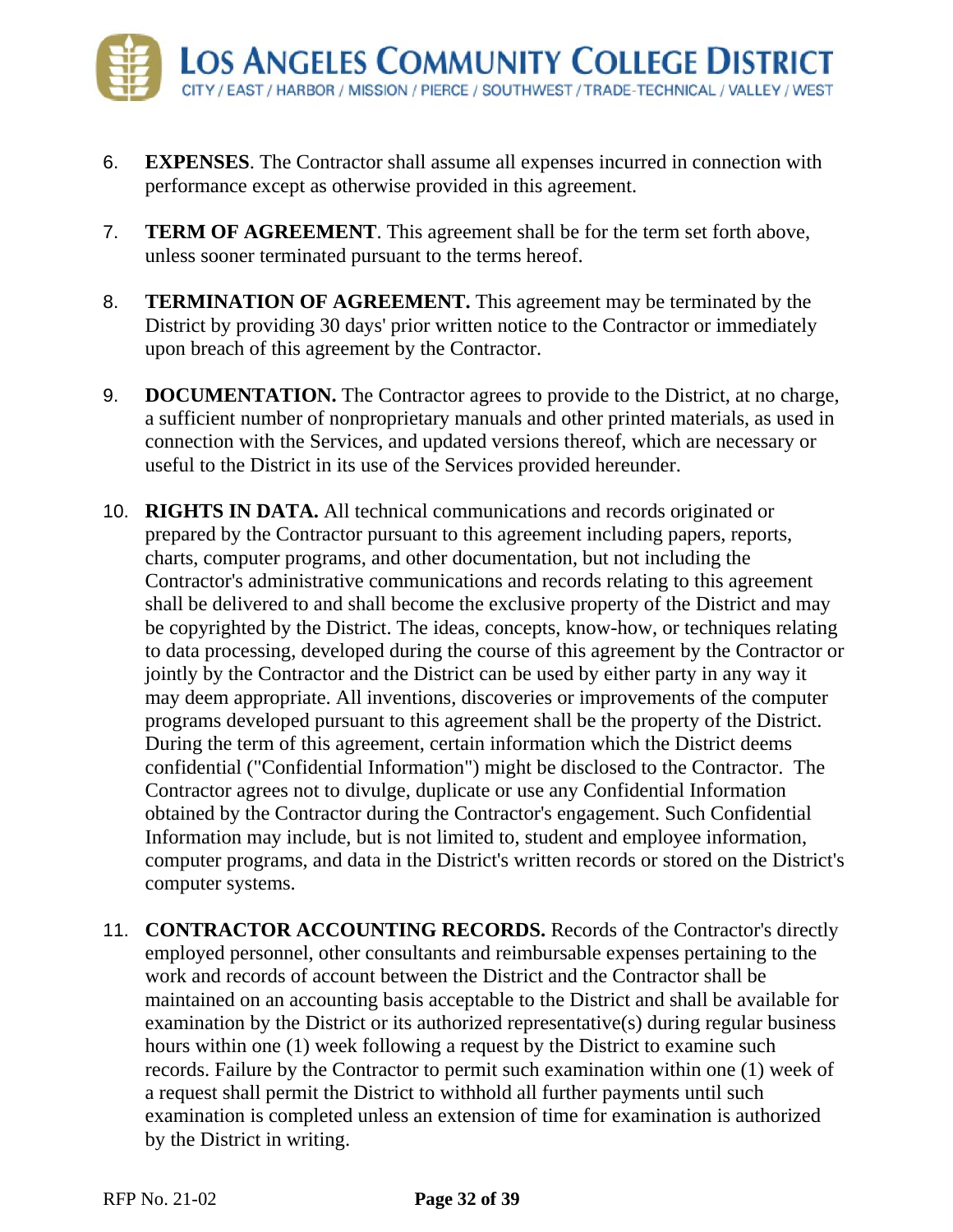- 12. **RELATIONSHIP OF PARTIES.** With regard to performance hereunder, the Contractor is an independent contractor and not an officer, agent, partner, joint venturer, or employee of the District. The Contractor shall not, at any time, or in any manner, represent that it or any of its agents or employees is in any manner agents or employees of the District.
- 13. **DISTRICT REPRESENTATIVE.** The contact person set forth above or his or her designee shall represent the District in the implementation of this agreement.
- 14. **WAIVER OF DAMAGES; INDEMNITY.** The Contractor hereby waives and releases the District from any claims the Contractor may have at any time arising out of or relating in any way to this agreement, except to the extent caused by the District's willful misconduct. Notwithstanding the foregoing, the parties agree that in no event shall the District be liable for any loss of the Contractor's business, revenues or profits, or special, consequential, incidental, indirect or punitive damages of any nature, even if the District has been advised in advance of the possibility of such damages. This shall constitute the District's sole liability to the Contractor and the Contractor's exclusive remedies against the District. Except for the sole negligence or willful misconduct of the District the Contractor shall indemnify, hold harmless and defend the District and its Board of Trustees, officers, employees, and agents from any liability, losses, costs, damages, claims, and obligations relating to or arising from this agreement.

Without limiting the foregoing, the Contractor shall indemnify and hold harmless the District, and its Board of Trustees, officers, employees, and agents from all liability, losses, costs, damages, claims, and obligations of any nature or kind, including attorneys' fees, costs, and expenses, for infringement or use of any copyrighted or uncopyrighted composition, secret process, patented or unpatented invention, article or appliance, registered or unregistered trademark, servicemark, or tradename, furnished or used in connection with this agreement. The Contractor, at its own expense, shall defend any action brought against the District to the extent that such action is based upon a claim that the goods or software supplied by the Contractor or the operation of such goods infringes a patent, trademark, or copyright or violates a trade secret.

Each party hereto (the "Indemnifying Party") agrees to protect, indemnify, defend and hold harmless to the other party, and its affiliates, successors, assigns, directors, officers, employees, and agents, from and against any and all losses, claims, liens, liabilities and expenses whatsoever, arising from or relating to the performance of this Agreement but only to the extent of the Indemnifying Party's fault hereunder.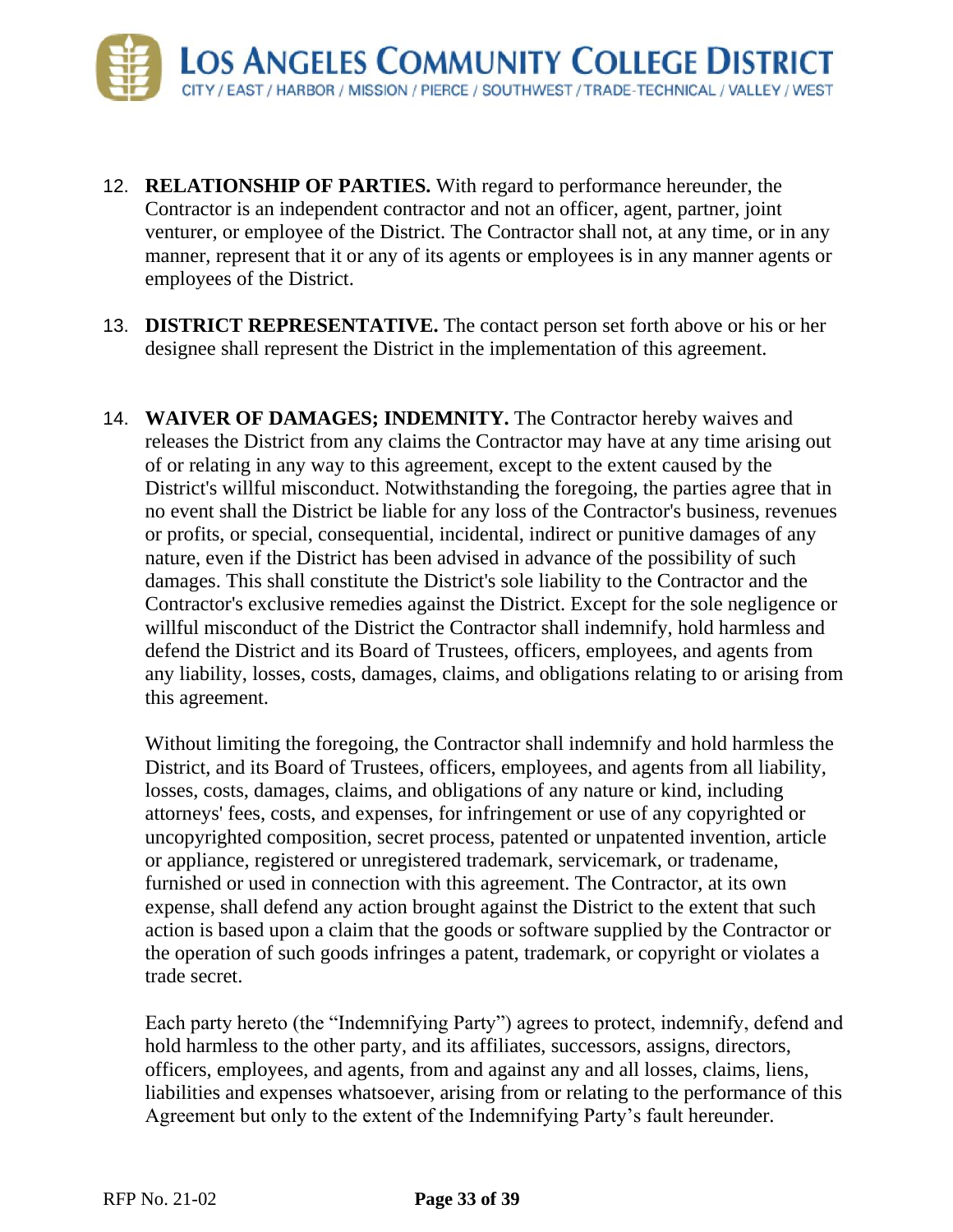

15. **INSURANCE.** Without limiting the Contractor's indemnification of the District and as a material condition of this agreement, the Contractor shall procure and maintain at its sole expense, for the duration of this agreement, insurance coverage with limits, terms and conditions at least as broad as set forth in this section. The Contractor shall secure and maintain, at a minimum, insurance as set forth below, with insurance companies acceptable to the District to protect the District from claims which may arise from operations under this agreement, whether such operations be by the Contractor or any subcontractor or anyone directly or indirectly employed by any of them. As a material condition of this agreement, the Contractor shall furnish to the District certificates of such insurance and endorsements, which shall include a provision for a minimum thirty-days notice to the District prior to cancellation of or a material change in coverage.

The Contractor shall provide the following insurance:

- a) Commercial General Liability Insurance, "occurrence" form only, to provide defense and indemnity coverage to the Contractor and the District for bodily injury and property damage. Such insurance shall name the District as an additional named insured and shall have a combined single limit of not less than one million dollars (\$1,000,000) per occurrence. The policy so secured and maintained shall include personal injury, contractual or assumed liability insurance; independent contractors; premises and operations; products liability and completed operation; broad form property damage; broad form liability; and owned, hired and non-owned automobile insurance. The policy shall be endorsed to provide specifically that any insurance carried by the District which may be applicable to any claim or loss shall be deemed excess and non-contributory, and the Contractor's insurance primary, despite any provisions in the Contractor's policy to the contrary.
- b) Professional liability insurance in an amount not less than one million dollars (\$1,000,000) per incident.
- c) Workers' Compensation Insurance with limits as required by the Labor Code of the State of California and Employers Liability insurance limits of not less than one million dollars (\$1,000,000) per accident.
- d) Business auto liability insurance with coverage at least as broad as provided by Insurance Services office form CA 00 01 with limits not less than one million dollars (\$1,000,000) combined single limit, including owned, non-owned, and hired autos;

Failure to maintain the insurance and furnish the required documents may terminate this agreement without waiver of any other remedy the District may have under law.

16. **AMENDMENTS.** This agreement is the entire agreement between the parties as to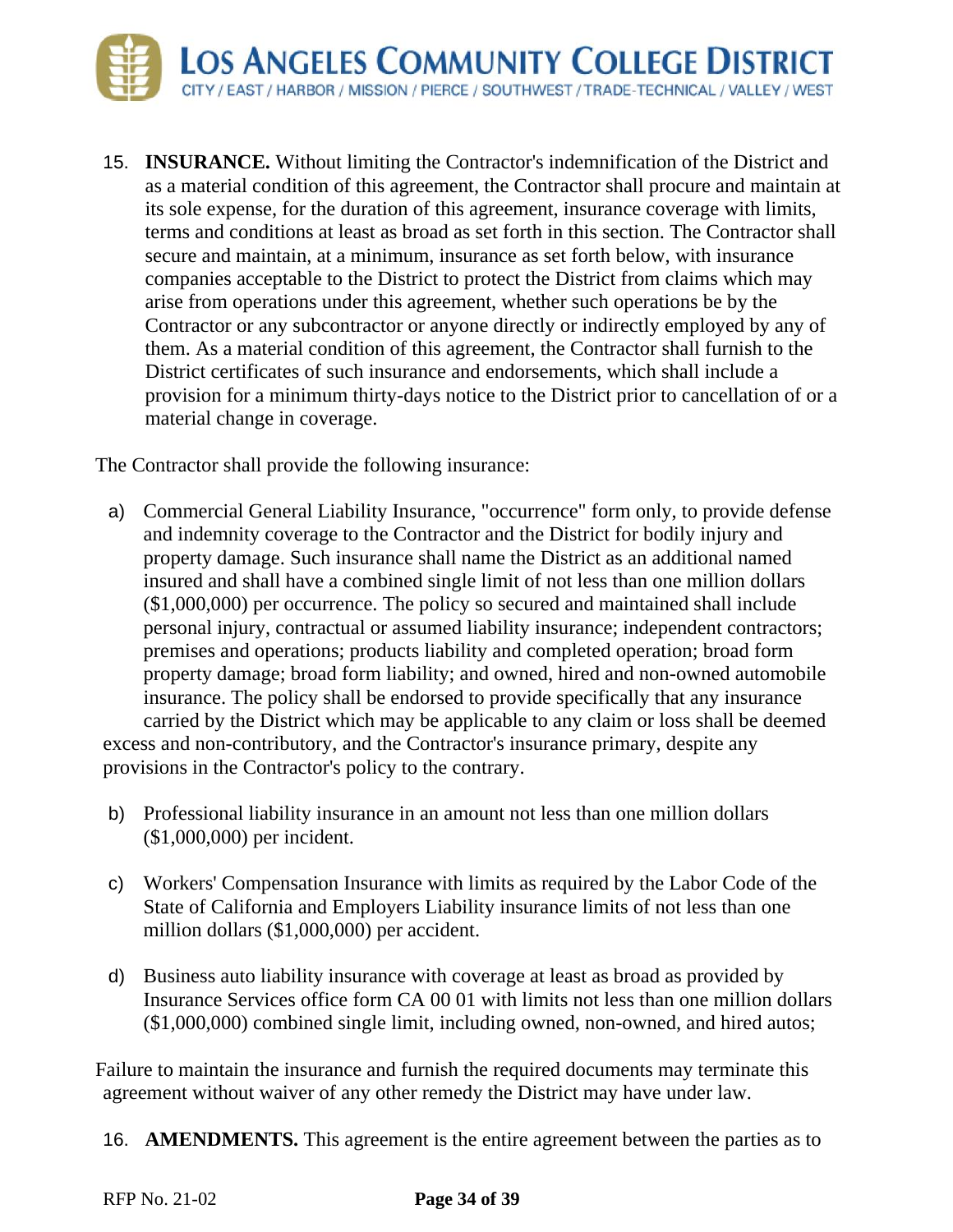its subject matter and supersedes all prior or contemporaneous understandings, negotiations, or agreements between the parties, whether written or oral, with respect thereto. This agreement may be amended only in a writing signed by both parties.

- 17. **ASSIGNMENT.** This agreement may not be assigned or otherwise transferred, in whole or in part, by either the District or the Contractor without prior written consent of the other.
- 18. **GOVERNING LAW.** This agreement shall be deemed to have been executed and delivered within the State of California, and the rights and obligations of the parties hereunder, and any action arising from or relating to this agreement, shall be construed and enforced in accordance with, and governed by, the laws of the State of California or United States law, without giving effect to conflict of laws principles. Any action or proceeding arising out of or relating to this agreement shall be brought in the county of Los Angeles, State of California, and each party hereto irrevocably consents to such jurisdiction and venue, and waives any claim of inconvenient forum.
- 19. **NONDISCRIMINATION.** The Contractor hereby certifies that in performing work or providing services for the District, there shall be no discrimination in its hiring, employment practices, or operation because of sex, race, religious creed, color, ancestry, national origin, physical disability, mental disability, medical condition, marital status, or sexual orientation, except as provided for in section 12940 of the Government Code. The Contractor shall comply with applicable federal and California anti- discrimination laws, including but not limited to, the California Fair Employment and Housing Act, beginning with Section 12900 of the California Government Code, the provisions of the Civil Rights Act of 1964 (Pub. L. 88-352; 78 Stat. 252) and Title IX of the Education Amendments of 1972 (Pub. L. 92-318) and the Regulations of the Department of Education which implement those Acts. The Contractor agrees to require compliance with this nondiscrimination policy by all subcontractors employed in connection with this agreement.
- 20. **EQUAL OPPORTUNITY EMPLOYER.** The Contractor, in the execution of this agreement, certifies that it is an equal employment opportunity employer.
- 21. **ATTORNEYS' FEES AND COSTS.** If either party shall bring any action or proceeding against the other party arising from or relating to this agreement, each party shall bear its own attorneys' fees and costs, regardless of which party prevails.
- 22. **BOARD AUTHORIZATION.** The effectiveness of this agreement is expressly conditioned upon approval by the District's Board of Trustees.
- 23. **SEVERABILITY.** The Contractor and the District agree that if any part, term, or provision of this agreement is found to be invalid, illegal, or unenforceable, such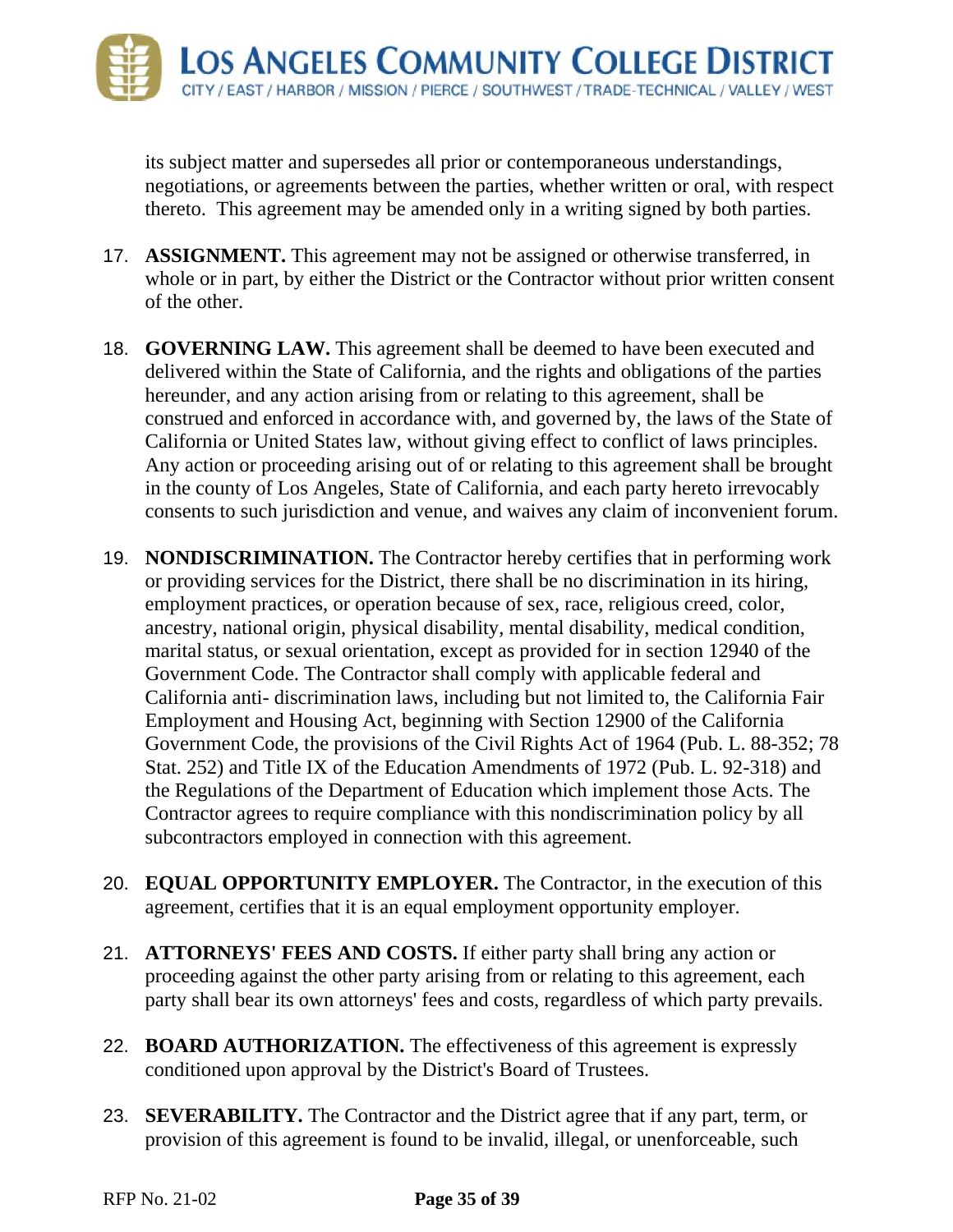

invalidity, illegality, or unenforceability shall not affect other parts, terms, or provisions of this agreement, which shall be given effect without the portion held invalid, illegal, or unenforceable, and to that extent the parts, terms, and provisions of this agreement are severable.

- 24. **TERMINATION FOR NON-APPROPRIATION OF FUNDS.** If the term of this agreement extends into fiscal years subsequent to that in which it is approved, such continuation of the agreement is contingent on the appropriation and availability of funds for such purpose, as determined in good faith by the District. If funds to effect such continued purpose are not appropriated or available as determined in good faith by the District, this agreement shall automatically terminate and the District shall be relieved of any further obligation.
- 25. **NOTICE.** Any notice required to be given pursuant to the terms of this agreement shall be in writing and served personally or by deposit in the United States mail, postage and fees fully prepaid, addressed to the applicable address set forth above. Service of any such notice if given personally shall be deemed complete upon delivery, and if made by mail shall be deemed complete on the day of actual receipt or at the expiration of 2 business days after the date of mailing, whichever is earlier.
- 26. **CONFLICTS OF INTEREST.** The Contractor agrees not to accept any employment or representation during the term of this agreement which is or may likely make the Contractor financially interested. (as provided in California Government Code Sections 1090 and 87100) in any decision made by the District on any matter in connection with which the Contractor has been retained pursuant to this agreement.

#### **27. REQUIREMENTS FOR FEDERALLY FUNDED CONTRACTS.**

A.) If this Agreement is funded by the District, in whole or in part, from revenues received from the Federal Government, then the following additional provisions shall apply. It shall be the Contractor's responsibility to ascertain if Federal funds are involved. B.) Contractor, and any subcontractors at any tier, shall comply with E.O. 11246, "Equal Employment Opportunity," as amended by E.O. 11375, "Amending Executive Order 11246 Relating to Equal Employment Opportunity," and as supplemented by regulations at 41 CFR part 60, "Office of Federal Contract Compliance Programs, Equal Employment Opportunity, Department of Labor."

C.) No contract, or any subcontract at any tier, shall be made to parties listed on the General Services Administration's List of Parties Excluded from Federal Procurement or Nonprocurement Programs in accordance with E.O.s 12549 and 12689, "Debarment and Suspension." This list contains the names of parties debarred, suspended, or otherwise excluded by agencies, and contractors declared ineligible under statutory or regulatory authority other than E.O. 12549. Contractors with awards that exceed the small purchase threshold (currently \$100,000) shall provide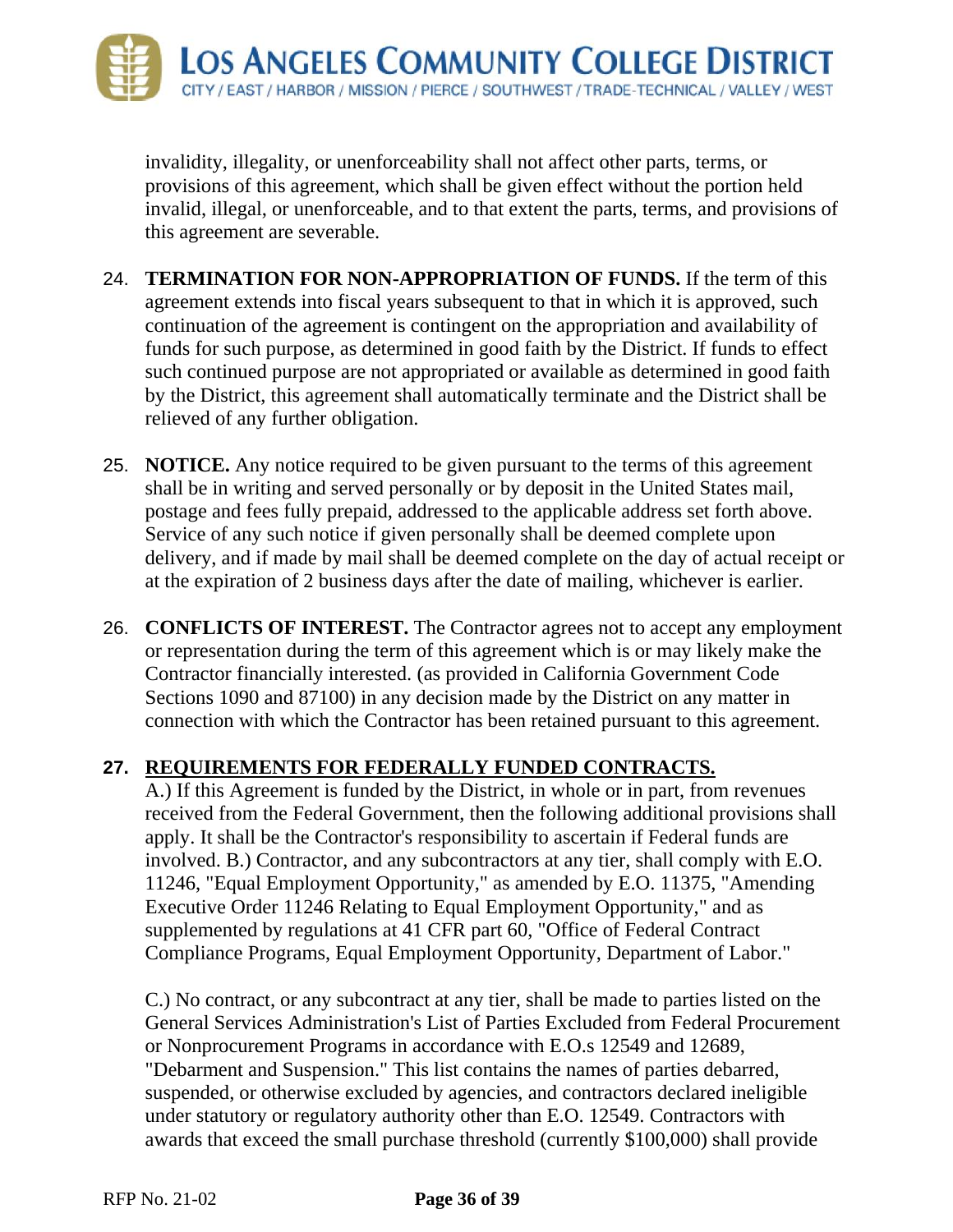

the required certification regarding its exclusion status and that of its principal employees.

28. **DISTRICT AUTHORITY.** . The Chancellor, Deputy Chancellor, Director of Business Services, Contracts Manager, Chief Facilities Executive, Director of Facilities Planning and Development, College President or Vice President of Administrative Services have delegated authority from the District Board of Trustees to bind the District contractually. Persons acting in positions not specified above or having specific delegated authority the Board of Trustees and those in the capacity as project managers or consultants to the District do not have authority to: (1) obligate or commit the District to any payment of money; (2) obligate District to any modification to this Contract or the Contract Sum; (3) relieve Contractor of any of its obligations under this Contract; or (4) approve or order any Work to be done or materials, equipment or supplies to be delivered.

**IN WITNESS WHEREOF**, the parties hereto have executed this agreement in Los Angeles, California, on the date set forth above.

-DISTRICT-LOS ANGELES COMMUNITY COLLEGE DISTRICT By BOARD OF TRUSTEES OF THE LOS ANGELES COMMUNITY COLLEGE DISTRICT

By

- CONTRACTOR -

By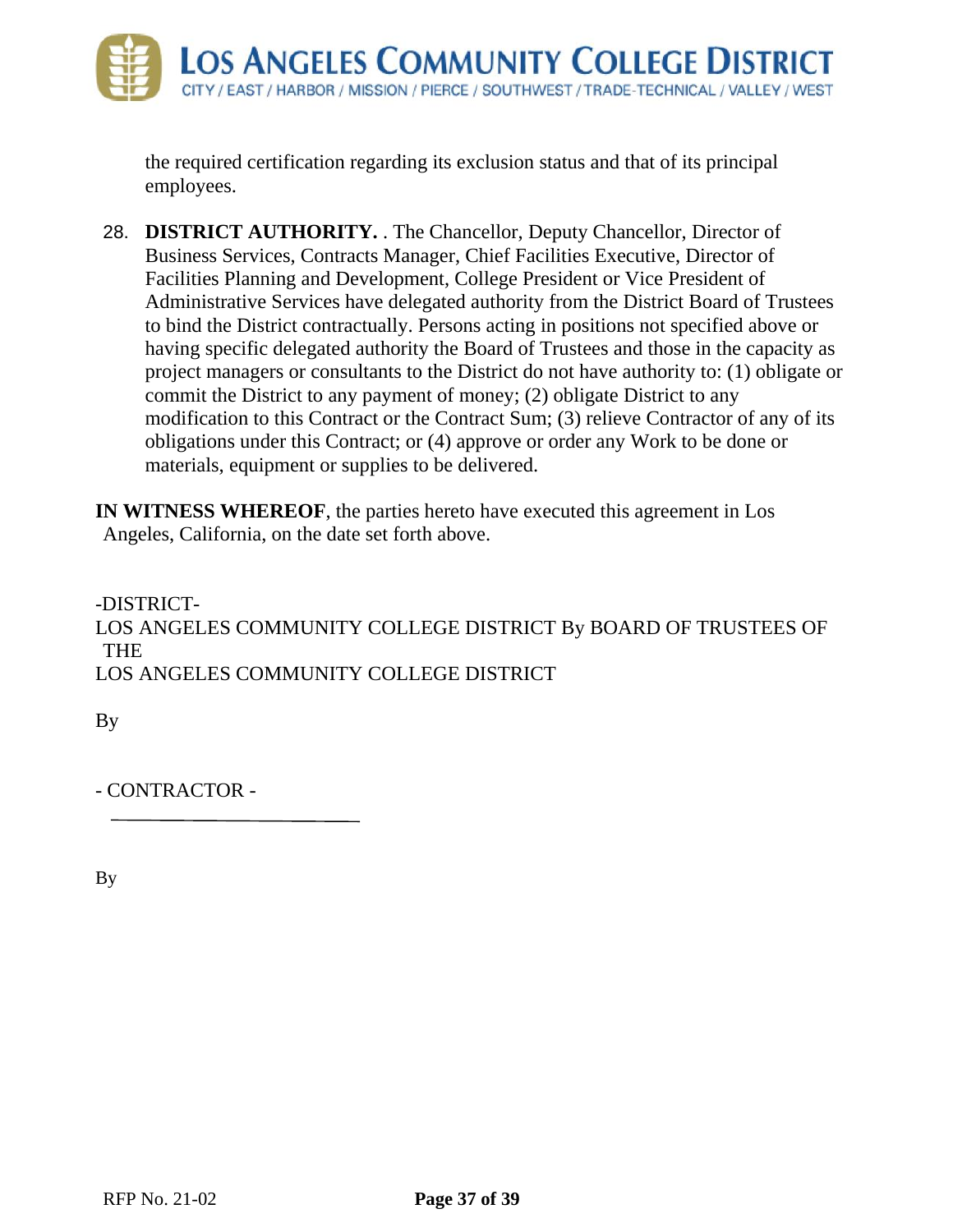<span id="page-39-0"></span>

# **EXHIBIT G – SLEDV CERTIFICATION**

# **CERTIFICATION OF LOCAL, SMALL, AND EMERGING, DISABLED VETERAN BUSINESS**

The undersigned, a duly authorized officer of

\_\_\_\_\_\_\_\_\_\_\_\_\_\_\_\_\_\_\_\_\_\_\_\_\_\_\_\_\_\_\_\_\_\_\_\_\_\_\_\_\_\_\_\_\_\_\_\_\_, does hereby certify, represent and warrant the following statement(s) below: (Please check all statement boxes that apply.)

> A. Bidder/Proposer is a "Small" business that has met the applicable ownership, operation, and size requirements, and has been certified by a Federal agency or a California public agency as a small business enterprise.

- B. Bidder/Proposer is a "Local" business has its principal place of business in the County of Los Angeles.
- C. Bidder/Proposer is an "Emerging" business that has been in business in its substantially current form for only up to five (5) years.
- D. Bidder/Proposer is a "Disabled Veteran Owned" business that is fiftyone-percent (51%) owned and operated by one or more disabled veterans certified by the State of California Department of General Services or a Federal government agency.

Date:  $\frac{1}{\sqrt{1-\frac{1}{2}}}$ 

*Name of Bidder/Proposer*

By: \_\_\_\_\_\_\_\_\_\_\_\_\_\_\_\_\_\_\_\_\_\_\_\_\_\_\_\_\_\_\_\_\_\_\_

*Authorized Officer Signature*

*Title*